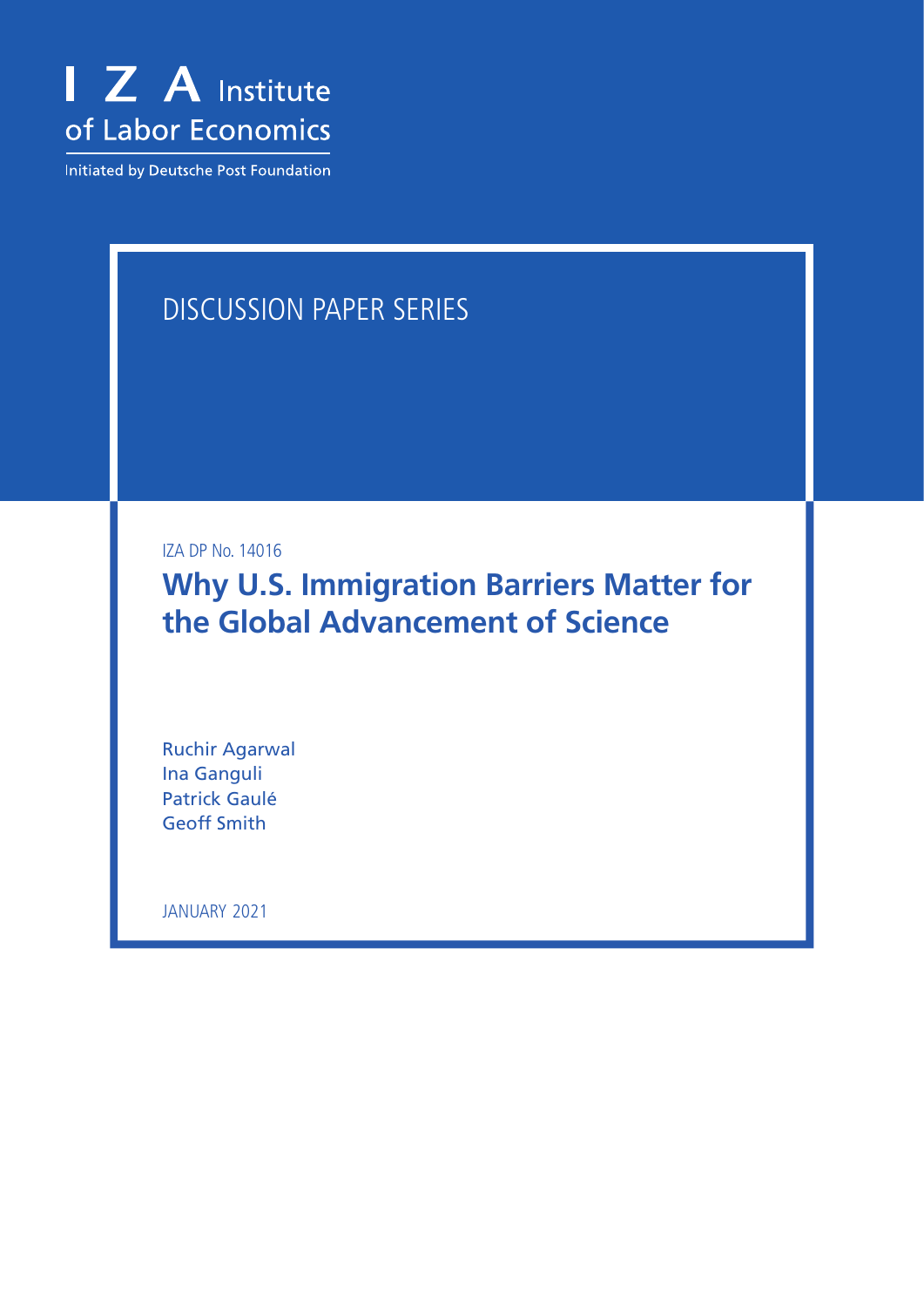

Initiated by Deutsche Post Foundation

## DISCUSSION PAPER SERIES

IZA DP No. 14016

# **Why U.S. Immigration Barriers Matter for the Global Advancement of Science**

**Ruchir Agarwal** *International Monetary Fund*

**Ina Ganguli** *University of Massachusetts Amherst* **Patrick Gaulé** *University of Bath and IZA*

**Geoff Smith** *University of Bath*

JANUARY 2021

Any opinions expressed in this paper are those of the author(s) and not those of IZA. Research published in this series may include views on policy, but IZA takes no institutional policy positions. The IZA research network is committed to the IZA Guiding Principles of Research Integrity.

The IZA Institute of Labor Economics is an independent economic research institute that conducts research in labor economics and offers evidence-based policy advice on labor market issues. Supported by the Deutsche Post Foundation, IZA runs the world's largest network of economists, whose research aims to provide answers to the global labor market challenges of our time. Our key objective is to build bridges between academic research, policymakers and society.

IZA Discussion Papers often represent preliminary work and are circulated to encourage discussion. Citation of such a paper should account for its provisional character. A revised version may be available directly from the author.

ISSN: 2365-9793

**IZA – Institute of Labor Economics**

| Schaumburg-Lippe-Straße 5-9 | Phone: +49-228-3894-0       |             |
|-----------------------------|-----------------------------|-------------|
| 53113 Bonn, Germany         | Email: publications@iza.org | www.iza.org |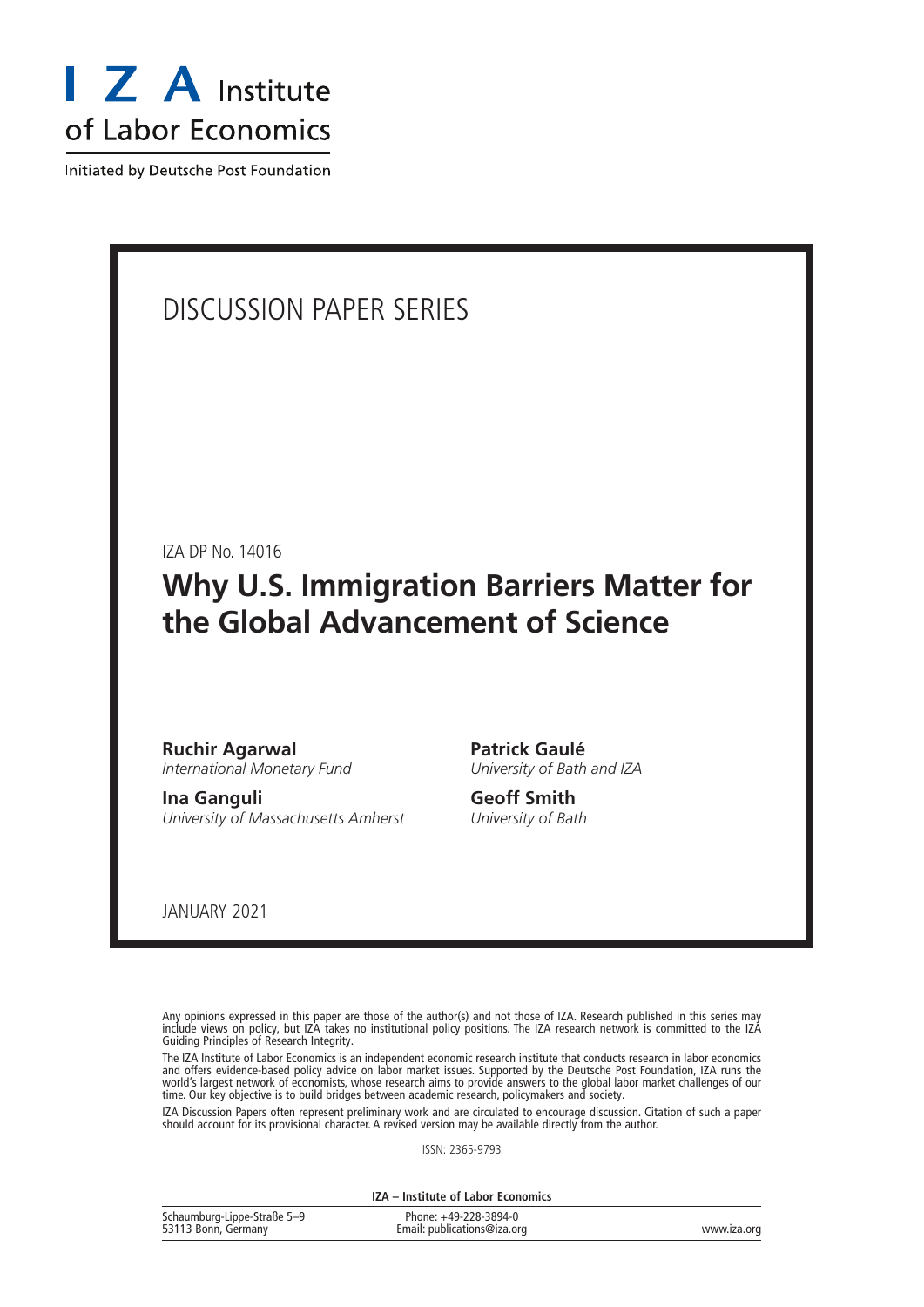# ABSTRACT

# **Why U.S. Immigration Barriers Matter for the Global Advancement of Science\***

This paper studies the impact of U.S. immigration barriers on global knowledge production. We present four key findings. First, among Nobel Prize winners and Fields Medalists, migrants to the U.S. play a central role in the global knowledge network— representing 20-33% of the frontier knowledge producers. Second, using novel survey data and handcurated life-histories of International Math Olympiad (IMO) medalists, we show that migrants to the U.S. are up to six times more productive than migrants to other countries even after accounting for talent during one's teenage years. Third, financing costs are a key factor preventing foreign talent from migrating abroad to pursue their dream careers, particularly talent from developing countries. Fourth, certain 'push' incentives that reduce immigration barriers – by addressing financing constraints for top foreign talent – could increase the global scientific output of future cohorts by 42% percent. We conclude by discussing policy options for the U.S. and the global scientific community.

| <b>JEL Classification:</b> | O33, O38, F22, J61                         |
|----------------------------|--------------------------------------------|
| Keywords:                  | immigration, science, talent, universities |

### **Corresponding author:**

Patrick Gaule Economics Department University of Bath Claverton Down Bath BA2 7AY United Kingdom E-mail: patrickgaule@gmail.com

<sup>\*</sup> We appreciate the help of Gregor Dolinar and IMO team leaders in disseminating the survey. Dominic Yeo and the British Mathematical Olympiad generously provided original mathematical problems to the survey recipients. We appreciate comments from David McKenzie, Reinhilde Veugelers, Yanbo Wang, Brad Wible and seminar participants at the EPFL, KU Leuven, and the China Innovation and Entrepreneurship Seminar. We are also grateful to Chris Peterson and Bogdan Prokopovych for useful discussions. Geoff Smith is currently President of the IMO Board. The views expressed therein are those of the authors and do not necessarily represent the views of the IMO board, the IMF, its Executive Board, or IMF management. All errors are our own.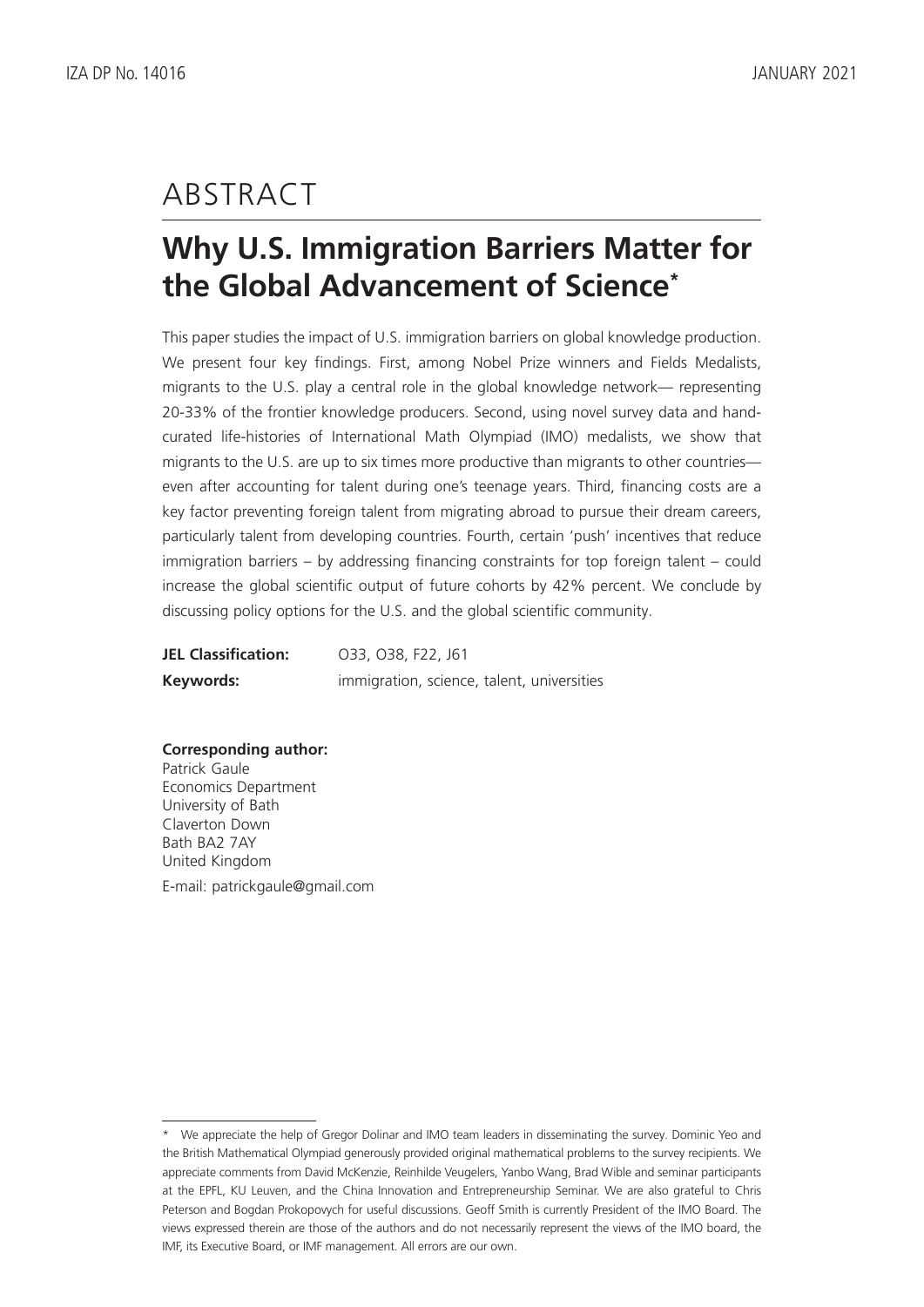### **I. Introduction**

While talent can be born anywhere, few places specialize in nurturing it. Accordingly, talented individuals have pursued opportunities abroad for centuries. For instance, Aristotle moved from Northern Greece to Athens to attend Plato's Academy, and then to Macedonia to tutor a young Alexander the Great. More recently, the U.S. has emerged as a hub for foreign talent, playing an outsized role in the global knowledge network of scientific activity in recent decades. However, the recent introduction of restrictive immigration policies in the U.S. may adversely impact scientific activity. While studies have examined the potential adverse impact of restrictive U.S. immigration policies on *U.S.* competitiveness in science and innovation (e.g. Lowe 2020), there has been less focus on understanding how U.S. immigration barriers may in turn impact scientific activity globally. In this context, this paper studies the impact of U.S. immigration barriers on global knowledge production, and examines which policy actions are more likely to help advance the global knowledge frontier.

The quantitative impact of immigration barriers on global science and on worldwide crossborder flows remains an under-studied question, mainly due to the difficulty of collecting and linking data on migration and scientific production on a global scale. Yet, examining the impact of U.S. immigration barriers on the global advancement of science appears both essential and timely—especially given the potentially large consequences of immigration flows for global innovative activity.<sup>1</sup> Individuals from developing countries who show similar talent as youth from advanced countries are less able to contribute to advancing the global knowledge frontier during their lifetime, suggesting large scientific gains can be achieved by easing barriers for their migration to places where their talent can be nurtured (Agarwal & Gaule 2020). Moreover, recent developments—the COVID-19 pandemic and changes in U.S. immigration policy—have created further barriers for cross-border migration and may significantly disrupt the current equilibrium. For instance, student visas (F1) to the U.S. fell by 70 percent between fiscal years 2019 and 2020.<sup>2</sup> Many of the immigrants who can no longer come to the U.S. to work and study due to recent

<sup>1</sup> Scientific activity is increasingly organized to take advantage of international collaboration, with a heavy reliance on cross-border flow of ideas and people (Kerr 2008; Freeman, Ganguli, Murciano-Goroff 2015; Scellato, Franzoni & Stephan 2015; Bahar, Choudhury & Rapoport 2020).

<sup>2</sup> Further, on September 25th, 2020, the Department of Homeland Security proposed a rule to end the 'duration of status' on visas for foreign students, exchange visitors (and journalists), which would make it much harder and expensive for this group to study in the U.S.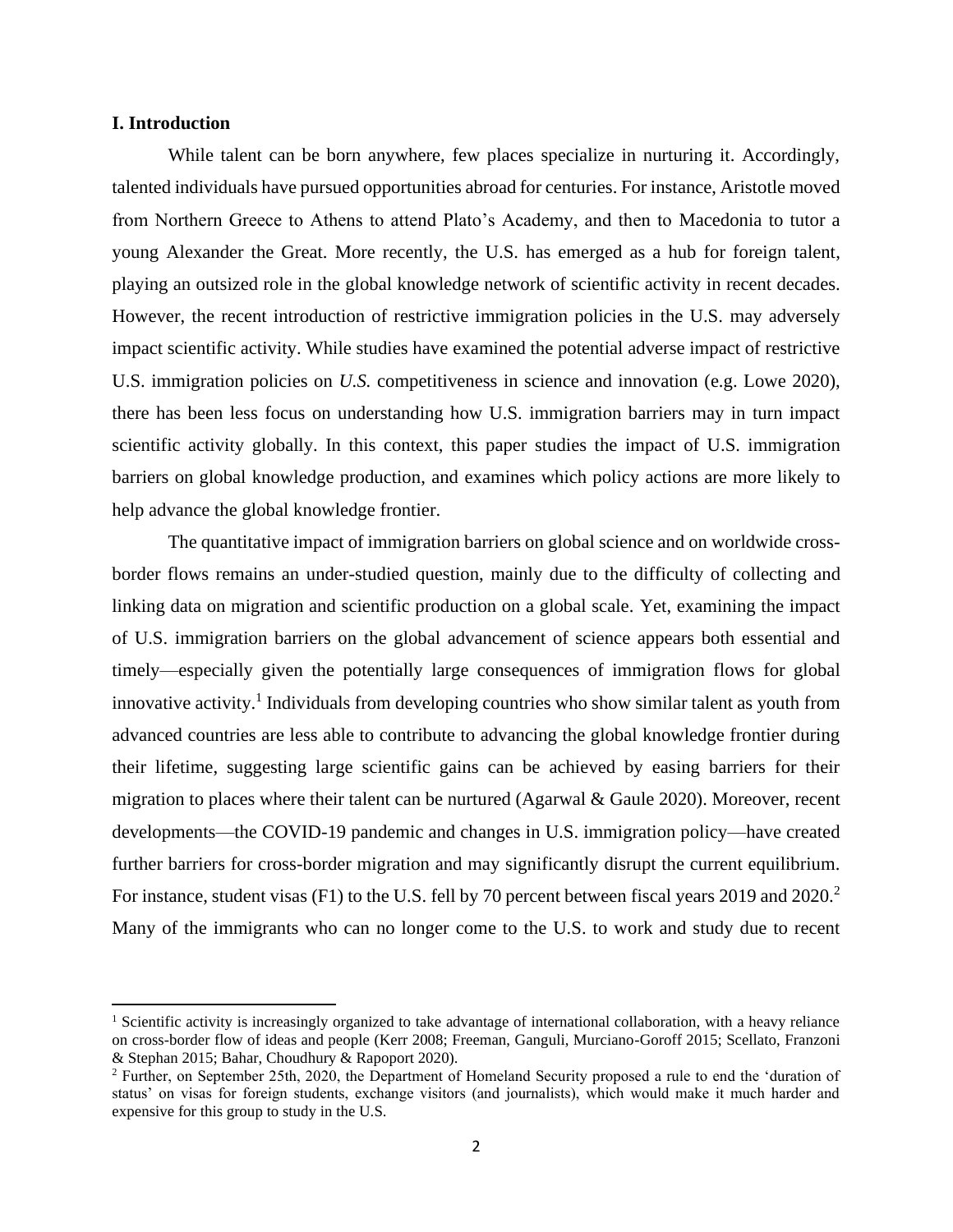immigration and travel barriers represent a substantial share of the most talented individuals from around the globe.

Our contribution is to quantify how U.S. immigration barriers could impact the advancement of science using hand-curated datasets of talented individuals – Nobel laureates, Fields medalists, and participants of the International Math Olympiads (IMO), a prominent worldwide math competition for talented high school students. Our dataset includes career histories of migration and lifetime scientific output of 2,200 IMO medalists from over one hundred countries. We combine these data with newly collected unique survey data of 610 recent IMO participants, which includes information on which universities they applied to, were admitted to and attended. The survey also asks a series of questions where respondents were asked to make choices between hypothetical university offers in different countries—where offers were either funded or unfunded. In line with recent work emphasizing the use of such conjoint survey experiments (Hainmueller, Hangartner & Yamamoto 2015), these questions allow us to shed light on the role of funding as a constraint to pursuing education abroad.

We present four main findings. First, using data on Nobel Prize winners and Fields Medalists, we document that the migrants to the U.S. play a central role in the global knowledge network— representing 20-33% of these frontier knowledge producers. Second, using novel survey data and hand-curated life-histories of International Math Olympiad (IMO) medalists, we show that migrants to the U.S. are significantly more productive than migrants to other countries even after accounting for one's talent during their teenage years. Migrants to the U.S. are *four* to *six* times more productive than stayers, while migrants to the U.K. are more than *twice* as productive as stayers. Using information on the future occupations of the medalists we show that the U.S. productivity premium is driven by both the extensive margin (i.e. migrants are more likely to choose academic careers when they migrate to the U.S.), and the intensive margin (i.e. among those who choose academic careers in math, migrants to the U.S. are more productive than stayers).

Third, we document that financing costs are a key factor preventing foreign talent to migrate to the U.S. In particular, among developing country IMO participants, 66% dream of studying in the U.S. while only 25% manage to do so. Fourth, our findings suggest that certain 'push' incentives that reduce immigration barriers to the U.S.—by addressing financing constraints for top foreign talent—could increase the global scientific output of future cohorts of talent by 42% percent. We conclude by discussing policy options for the U.S. and the global scientific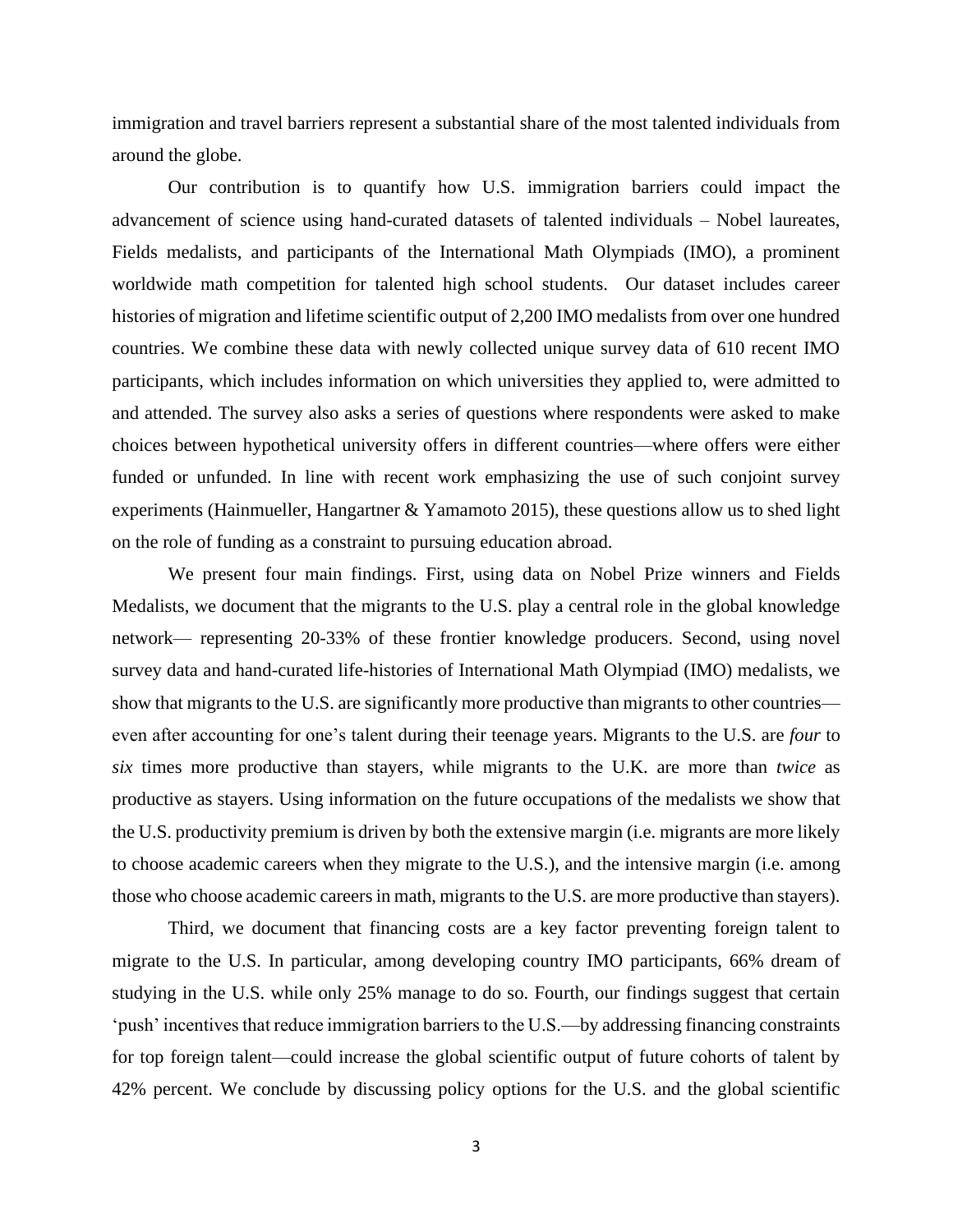community, with a particular focus on the effectiveness of scholarships vs. other science policy actions such as offering green cards to foreign talent.

### **II. Data**

### **II. a. IMO Medalists, Fields Medalists and Nobel Laureates**

*IMO medalists database*. We extracted data on all IMO participants from the official IMO website (http://www.imo-official.org) and selected the subset who (a) participated between 1981 and 2000, and (b) received a medal. We focus on cohorts in the 1980s and 1990s because for them we can observe at least two decades post-participation, and hence a sizeable number of years after the PhD. We consider the country an IMO medalist represented at the IMO to be his/her origin country. Participants' occupations and current country of residence were manually collected using Google, LinkedIn and similar sources.<sup>3</sup> We classify occupations into four categories: math academia, non-math academia, information technology  $(IT)$  and finance.<sup>4</sup> We also classify IMO medalists as migrants if the country they represented at the IMO was different from the country they were working in as of 2016 (with their place of work determined by manual data collection). We further classify them into migrants to the U.S. if they did not represent the U.S. at the IMO and their place of work in 2016 was in the U.S. Finally, we measure the scientific productivity of IMO medalists in two ways. First, we use mathematics publications weighted by cites as per the MathSciNet public author pages.<sup>5</sup> Second, we use a measure of community recognition independent of bibliometrics: being invited to speak at the International Congress of Mathematicians (ICM), a prestigious accomplishment for mathematicians.

*Nobel laureates and Fields Medalists database.* We measure the production of frontier knowledge through the receipt of a Nobel laureate of a Fields medal in mathematics. Either of these prizes is extremely prestigious and features in the Shanghai ranking of world universities. The data on Nobel laureates was extracted from the official Nobel Prize website

<sup>&</sup>lt;sup>3</sup> For 55% of IMO medalists in our sample, we were able to find their current (as of 2016) employment and location. For people whom we could not trace, they stay in the sample and we assume that they are still living in their origin country. Note that we since we do not distinguish between return migrants from those who always stayed in their origin country, we may miss temporary migration spells. For these reasons, our migration estimates based on the observational data should be seen as a lower bound on migration.

<sup>4</sup> Academics tend to be highly visible online, while industry employment is observed with less precision. A

substantial (45%) share of our sample cannot be matched to any occupation.

<sup>5</sup> MathSciNet is a service of the American Mathematical Society with extensive coverage of publications in mathematics.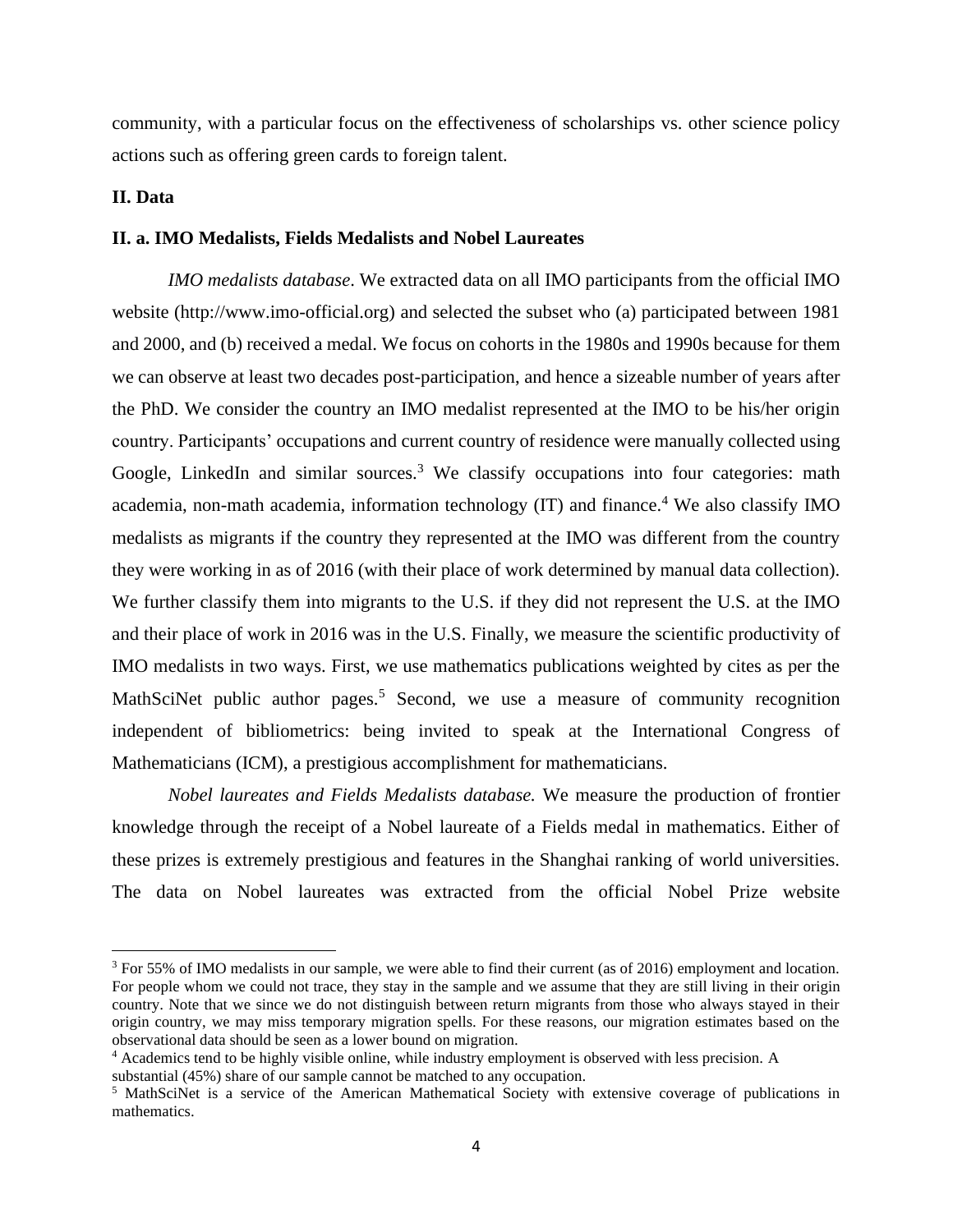(https://www.nobelprize.org/). Similarly, the names of Fields medalists were taken from International Mathematical Union (https://www.mathunion.org/imu-awards/fields-medal). For the Nobel laureates, we selected individuals who received the award in Chemistry, Physics and Physiology and Medicine since 2000. For the Fields medalists, we selected individuals who received the award since 1990. We classify the Nobel laureates and Fields Medalists as migrants if their country of birth is different from the country of their main academic affiliation at the time of the award. We classify them as migrants to the U.S. if their main academic affiliation at the time of the award was in the U.S. and their country of birth was not the U.S.

#### **II. b. Survey of IMO Participants**

The data on IMO medalists described earlier has the advantages of being extensive and include productivity measures over a sizeable share of their careers. However, it contains no information on what individuals did directly after the IMO and the factors that influenced their educational and career decisions. In order to develop a better understanding of the educational and geographic choices of IMO participants, we conducted a retrospective survey of former IMO participants in June 2019.<sup>6</sup> With the help of the Secretary of the IMO Board, we contacted the IMO representatives of all participating countries, asking them to distribute the survey to former IMO participants from their country. Our communication emphasized that we were most interested in responses from recent participants (last 10 years) but also accepted responses from participants from previous cohorts. In order to incentivize participation, we offered five Amazon vouchers worth 80 British pounds (or an equivalent donation to a charity). Additionally, survey recipients had the opportunity to access and solve two new (never published) mathematical problems. We received answers from IMO participants from a broad range of countries (76 countries), although IMO representatives from some countries did not distribute the survey, for example since some did not maintain a mailing list of former participants.<sup>7</sup>

We received a total of 610 useable responses. By comparison, there were 5,666 IMO participants from 2009 to 2018. IMO participants who responded to the survey were relatively more likely to have received a medal than IMO participants (55% versus 50%, see Table S1).

<sup>6</sup> The survey was approved by the Social Science Research Ethics Committee at the University of Bath and included a consent form and an information sheet for participants.

 $<sup>7</sup>$  Since we did not have emails of former participants, we were unable to send reminders to individual participants,</sup> although we did remind IMO country representatives.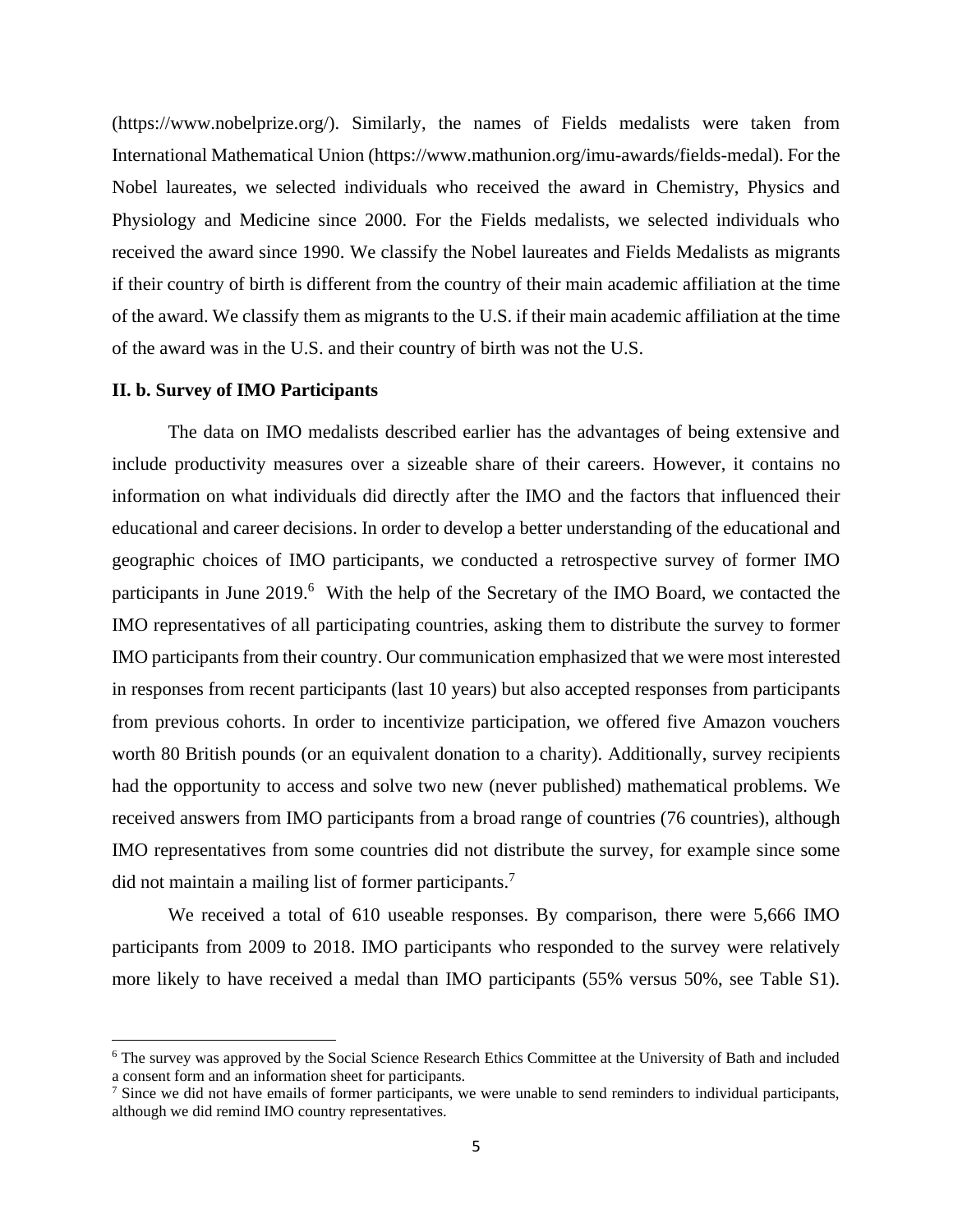Participants from Europe, Central Asia, and Latin America and the Caribbean regions were slightly overrepresented among respondents. Conversely, participants from South Asia, and the Middle East and North Africa were relatively underrepresented.

Besides questions on demographics, career preferences, life satisfaction and reasons to participate in the IMO, the survey included an extensive set of questions on decisions about where to study for an undergraduate degree. In particular, we asked respondents about which institutions they considered applying to (up to five and in order of preference) and among those, where they actually applied, where they received admission offers from and which undergraduate institution they actually attended. The survey also asked where the participants would have wanted to study if they could have studied anywhere in the world. We also asked for the importance of different factors for choosing to enroll in their undergraduate institution rather than a different one. Finally, we asked a series of counterfactual choice questions where respondents were asked to choose between counterfactual admission offers to institutions of different ranking and usually in the same country, with one being funded and the other not.

### **III. Empirical Strategy**

### **III. a. Migrant Productivity Regressions**

In order to estimate the productivity advantage associated with migration, we run the following regressions on the sample of IMO medalists:

$$
Productivity_{ijt} = \beta Migrant_i + \eta_i + \zeta_t + \gamma_i + \varepsilon_i \tag{1}
$$

where *i* indexes medalists, *t* Olympiad years and *j* origin countries. *Productivity*<sub>ijt</sub> is the number of mathematics publications or cites a medalist has over her career (up until 2017), or an indicator for becoming a speaker at the International Congress of Mathematicians.  $Migrant_i$  is an indicator variable for whether we observe that the individual is a migrant, Controls include  $\eta_j$ , a set of fixed effects for the number of points scored by individual i in his/her last IMO participation,  $\zeta_t$ , a set of fixed effects for the year in which the individual last participated,  $\gamma_i$ , a set of fixed effects for the country the individual represented at the IMO.

By controlling for IMO score fixed effects, we compare individuals who had the same level of problem-solving ability in their late teens, thus mitigating concerns about endogeneous selection into migration based on early indicators or talent. In the alternative specification, we replace the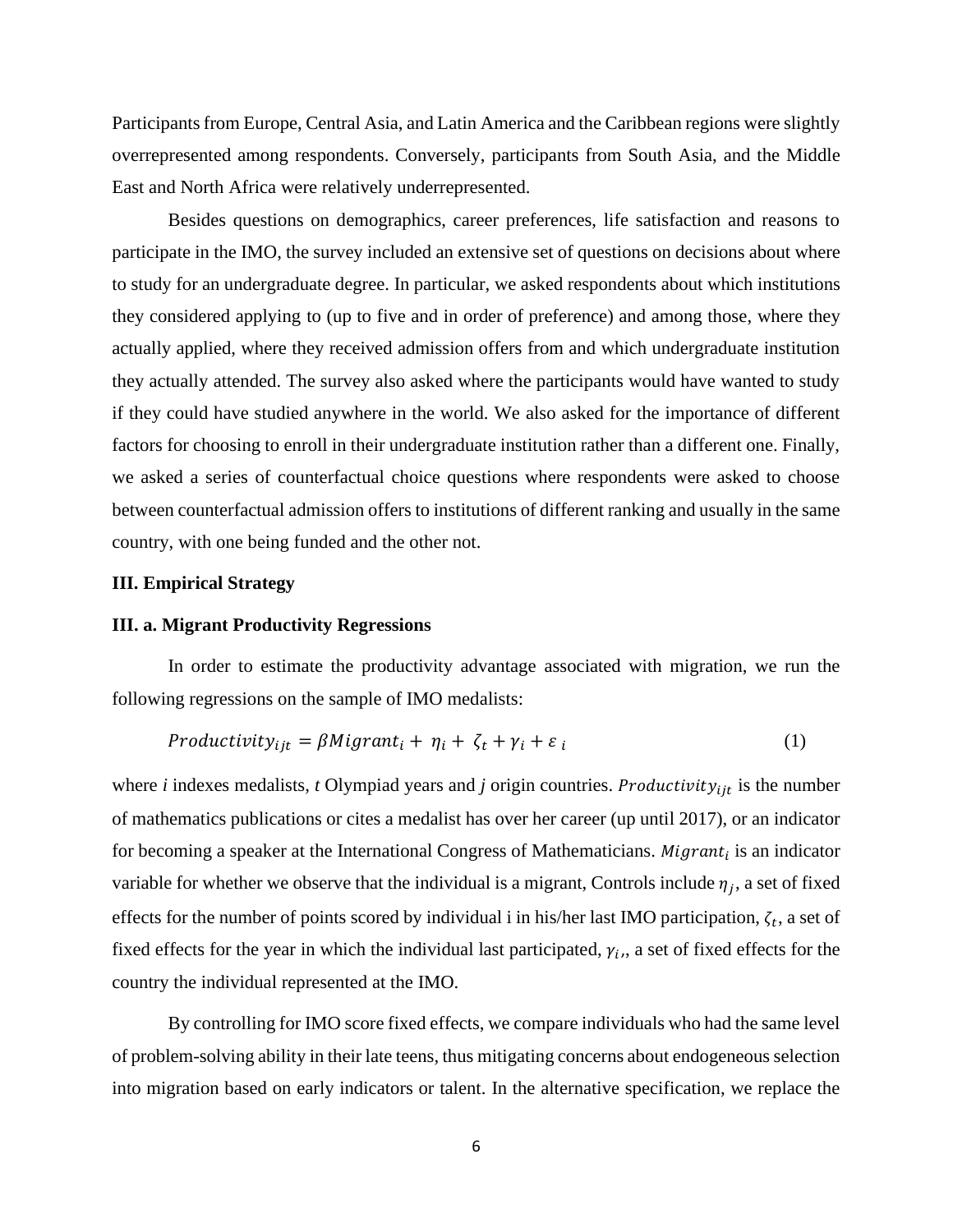migrant indicator variable by indicator variables for migrant to the U.S., migrant to the U.K. and migrant to other countries. The regressions are estimated by Poisson (when cites is the dependent variable) or Ordinary Least Squares (when becoming a speaker at the International Congress of Mathematicians).

To examine the extensive vs. intensive margin effects underlying the productivity premium, we also run similar regressions where the dependent variable is (a) the occupation of the medalists for the sample of all medalists, or (b) the productivity measure with the sample restricted to those who choose academic careers in math.

#### **III. b Counterfactual choices questions and regressions**

In order to investigate the role of financing in choices between alternative undergraduate degree institutions, we asked a series of hypothetical choice questions. In these questions, respondents choose between two offers for undergraduate admissions. The offers were structured to involve an unfunded offer from a higher ranked institution (according to the Shanghai rankings) and a funded offer from a somewhat lower ranked institution, usually in the same country.<sup>8</sup>

Having set up the counterfactual choice data as a panel at the student and choice (university-pair) level, we run regressions of the type:

$$
Preferfunded_{i,jk} = \beta Developing_i + \gamma_{jk} + \varepsilon_{i,jk}
$$
\n(2)

Where *i* indexes students and *j* and *k* index the undergraduate institutions in the offer set. Preferfunded<sub>i, jk</sub> is an indicator variable for choosing the funded option, Developing<sub>i</sub> is an indicator variable if the respondent is from a developing country and  $\gamma_{ik}$  is a fixed effect for the choice (university pair). Because we have pair fixed effects, we are effectively asking how a

<sup>8</sup> Specifically, the choices were as follows:

<sup>[</sup>Block A] (1) University of Cambridge unfunded versus Imperial College funded, (2) University of Cambridge unfunded versus University of Manchester funded, (3) University of Cambridge unfunded versus University of Edinburgh funded (4) University of Cambridge unfunded versus Swiss Federal Polytechnic School of Lausanne funded.

<sup>[</sup>Block B] (1) Stanford University unfunded versus New York University funded, (2) Stanford University unfunded versus Carnegie Mellon funded, (3) Stanford University unfunded versus Boston University funded (4) Stanford University unfunded versus Swiss Federal Polytechnic School of Lausanne funded.

To reduce the burden on respondents, respondents received either the Block A or Block B but not both.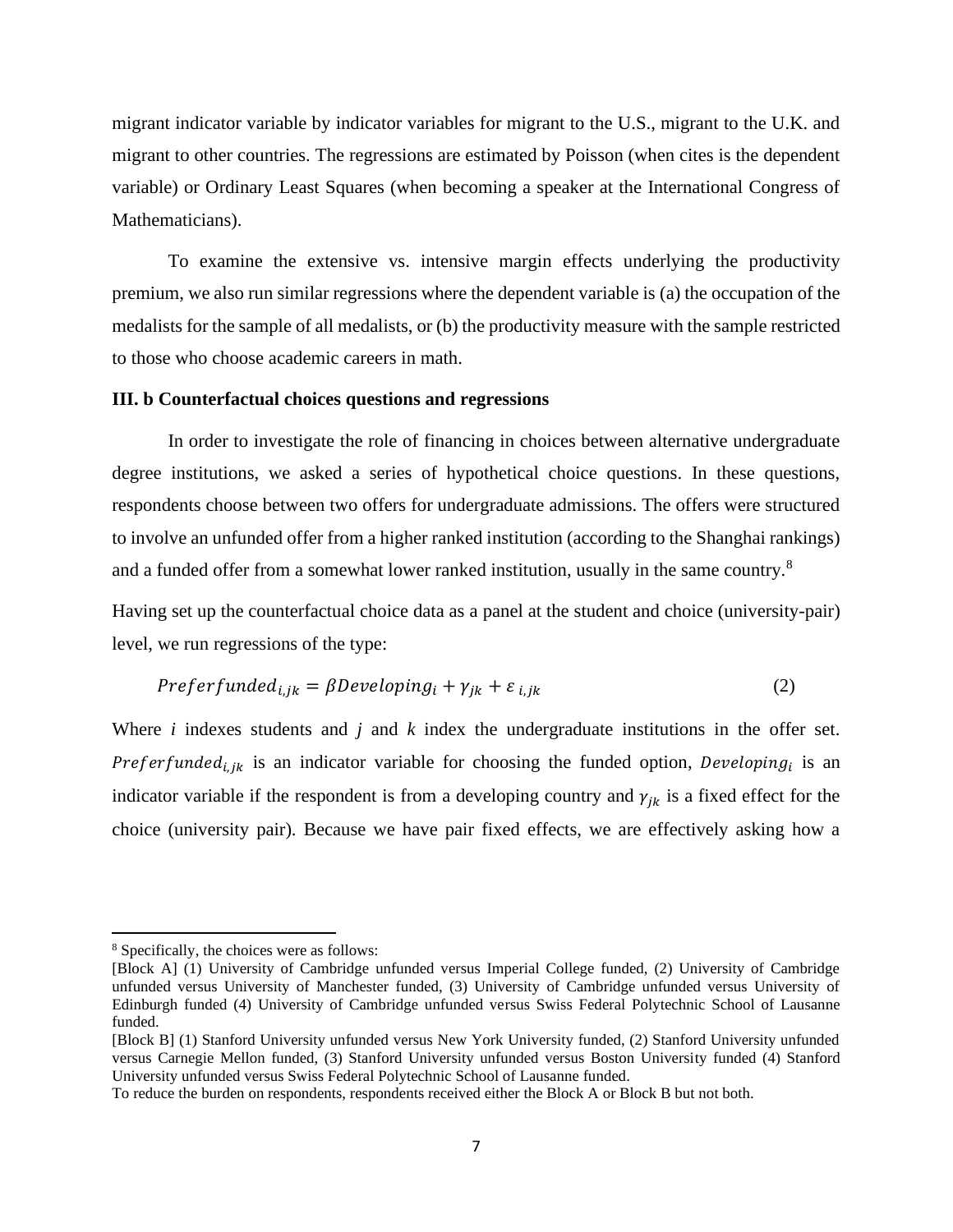developing country and developing country student would choose when confronted with the exact same choice.

### **IV. Results**

### **IV. a. Importance of Migrants to the U.S. in the Global Knowledge Network of Science**

This section presents two results: (1) the importance of the U.S. in the global knowledge network, and (2) the importance of foreign talent migrating to the U.S. for the total global frontier knowledge production.

First, we start by examining the migration patterns of Nobel laureates, which provide useful insights into the modern global knowledge network (Li et al. 2019). Figure 1A provides new visualizations of the network of migration patterns of all Nobel laureates in Chemistry, Physics, Physiology and Medicine since 2000. The nodes are the countries of birth and their countries of residence at the time of receiving the prize. The ties connecting them are the migration flows, where thicker lines indicate larger flows. A few high-income countries—the U.S., the U.K., France and Germany—are hubs attracting talent from multiple origin countries, which tend to be middleincome countries. Quantitatively, the importance of the U.S. in the network is central (the indegree centrality measure for the U.S. is 14). Migrants to the U.S. account for one in five worldwide Nobel Prize Winners in science. These findings are consistent with prior work that has shown that much of the world's top talent migrates to the U.S. (Weinberg 2011, Hunter, Oswald & Charlton 2009, Kerr 2018) but only some eventually return to their countries of origin (Gaule 2014).

Considering Nobel laureates only may induce a survivorship bias, as highly talented individuals who do not make it to the pinnacle of scientific achievement are not in the sample. For instance, in our sample of Nobel laureates, only one was born in a low income or lower middleincome country. To reduce the role of this survivorship bias, we can instead focus on a set of highly talented individuals much earlier as teenagers: medalists of the IMO. Prior work (Agarwal & Gaule 2020) shows that such talented youth are especially capable of advancing the knowledge frontier. For example, an IMO gold medalist is fifty times more likely to win a Fields Medal in math compared to other PhD graduates from top 10 mathematics programs. However, while participants from developing countries often excel at the IMO, they are less likely to advance the knowledge frontier than equally talented counterparts from advanced countries.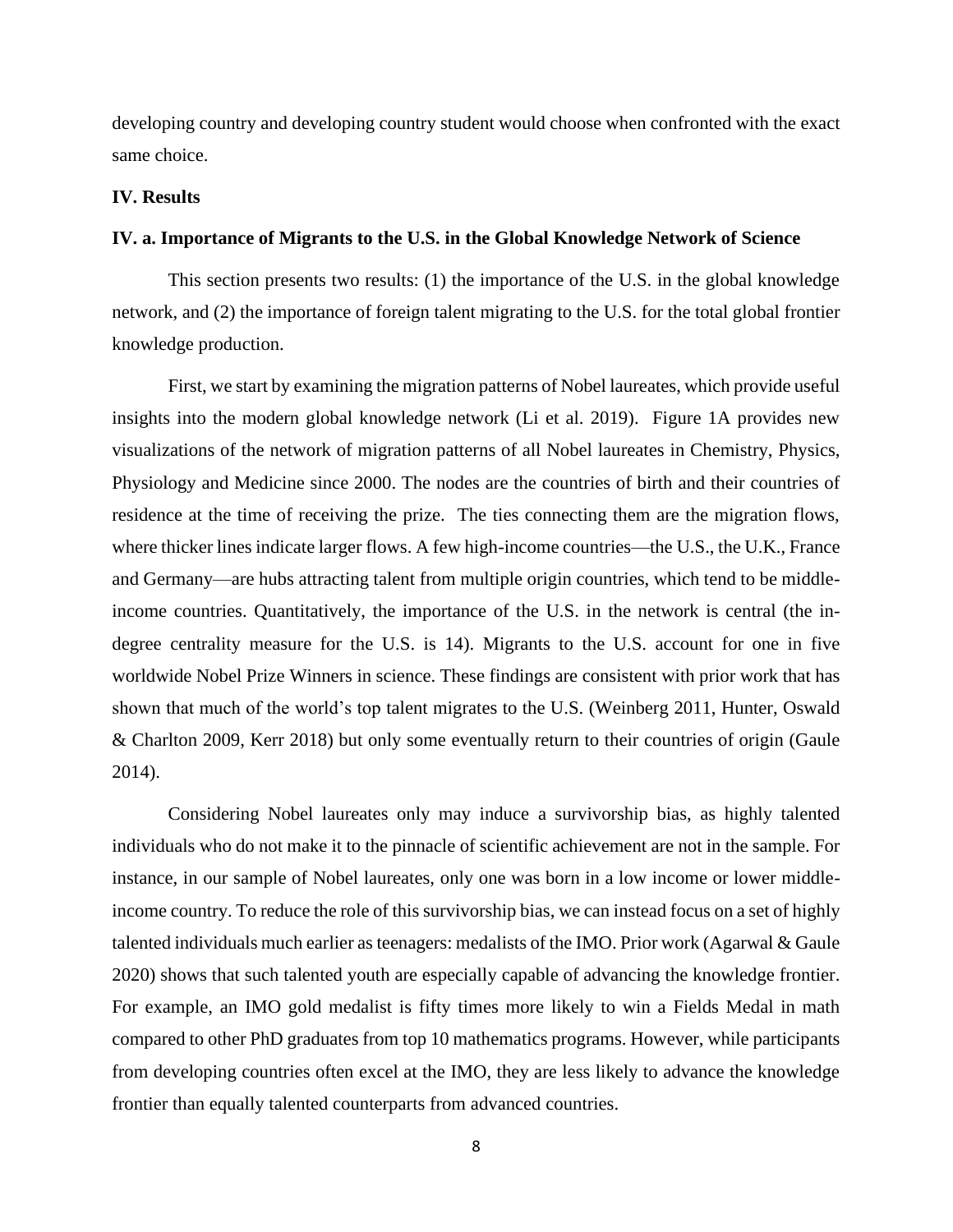In figure 1B, we replicate the network graph using data from migration flows of IMO participants who were gold medalists between 1981-2000. The U.S. again appears as a major magnet for talent born elsewhere (in-degree centrality measure for the U.S. is 19), but the origin countries now include many low and lower middle-income countries. The number of medalists living in the U.S. is five times larger than the number of medalists produced by the U.S., a ratio far higher than for any other country (see figure A1).

## **Figure 1A. Global Knowledge Network for Nobel Prize winners in Chemistry, Physics and Physiology or Medicine from 2000 to 2019**



Notes: This figure is a weighted, directed network graph where the nodes are countries and the edges with arrows represent flows from prize winners' countries of birth to countries at the time of award. Thicker edges indicate larger flows. The nodes are weighted by the number of prize winners in the country at the time of award. We classify countries into high income, upper middle, lower middle and low income based on the 2000 World Bank classification.

Next, we quantify the contributions of immigrants—particularly those migrating to the U.S—to the global frontier scientific knowledge. We use the term frontier knowledge to refer to groundbreaking achievements in respective scientific fields. For this exercise, we look at recipients of the Nobel prizes in physics, chemistry and physiology or medicine (2001-2019) and the Fields Medal in mathematics (1990-2018). We find that 21% of Nobel prize winners and 33% of Fields medalists are migrants to the U.S. (see Figure 2). A further 11% of Nobel prize winners, and 30% of Fields medalists are migrants to countries other than the U.S. These results highlight both the important role played by immigrants in the global production of knowledge, and the importance of the U.S. as a migration destination.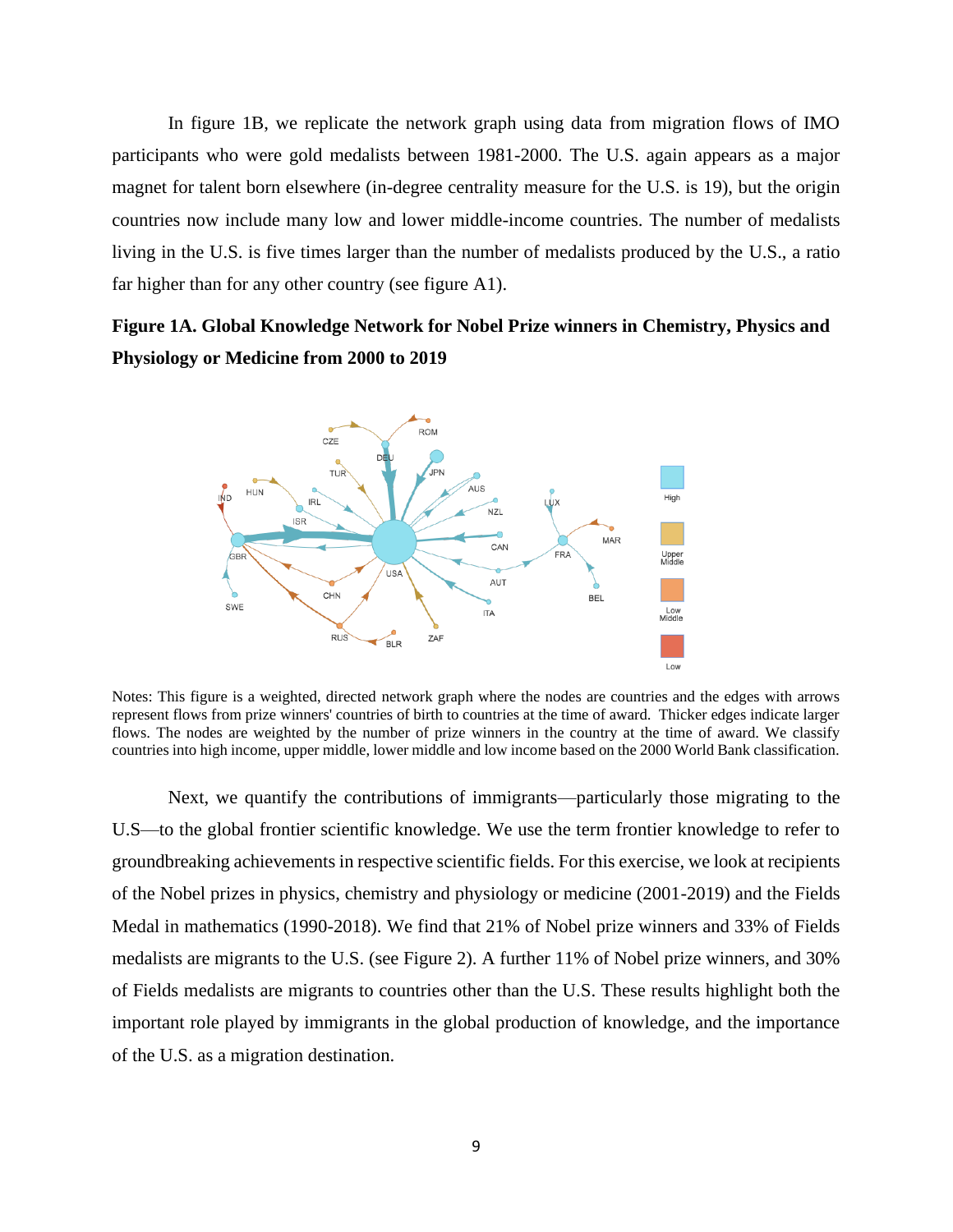**Figure 1B. Global Knowledge Network for IMO gold medalists 1981-2000. Global Knowledge** 



Notes: This figure is a weighted, directed network graph where the nodes are countries and the edges with arrows represent flows from gold medalists' origin countries (at the time of the IMO competition) to current country. Thicker edges indicate larger flows. The nodes are weighted by the number of gold medalists currently in the country. We classify countries into high income, upper middle, lower middle and low income based on the 2000 World Bank classification.



**Figure 2. Share of migrants to the U.S. in frontier knowledge production**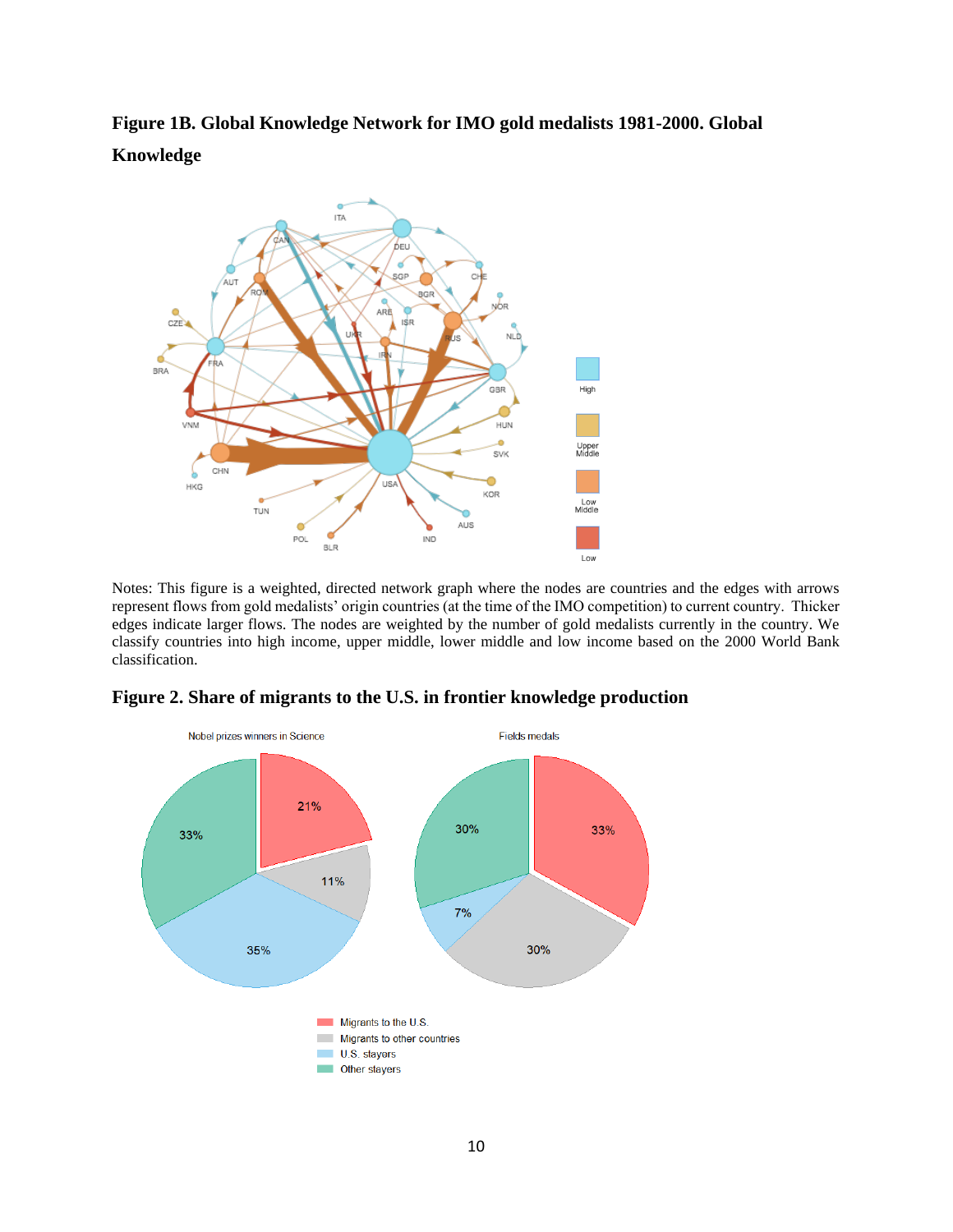### **IV. b. Are Migrants to the U.S. More Productive than Stayers and Migrants to Other Countries?**

The importance of migration barriers for the advancement of science is tightly linked to the effect of migration on scientific productivity at the individual level. If individuals are equally productive irrespective of whether they migrate or not, then migration flows (and hence migration policy) are bound to have little impact on global knowledge production. However, prior literature shows that talented individuals who come from less favorable environments produce less knowledge (Agarwal & Gaule 2020). Moreover, there is growing evidence that being trained or working in the U.S. may substantially boosts the research productivity of foreign doctoral students (Kahn & MacGarvie 2016) and the productivity or earnings of foreign scientists and engineers as in the case of Russian émigré scientists after the collapse of Soviet Union, IT workers from India, or high academic achievers from five Pacific countries (Ganguli 2017; Clemens 2013; Gibson & McKenzie 2011; Gibson & McKenzie 2012; Gibson & McKenzie 2014). A similar location premium is observed within the U.S. (Chetty & Hendren 2018; Bell et al. 2019). We would therefore expect that moving to the U.S. leads to an increase in scientific productivity.

To estimate this 'U.S. migration productivity premium', we compare the scientific publications of IMO medalists who stay in their origin country versus those who migrate to the U.S. and those who migrate to other countries. To mitigate concerns about endogenous selection into migration (even within the relatively homogeneous group of IMO medalists), we control for the number of points scored at the IMO. Prior work shows that the IMO score is a strong predictor of future productivity (Agarwal & Gaule 2020). Therefore, our empirical setting allows us to compare future scientific productivity as a function of their migration decisions, among individuals who had the same level of observable talent in teenage years.

We estimate Poisson regressions with mathematics publications (or citation-weighted publications) as outcome variables. We regress publications on indicator variables for being a migrant, being a migrant to the U.S. or a migrant to another country, and we control for countryof-origin fixed effects, year of IMO participation fixed effects and IMO score fixed effects (total points received at the IMO competition). The coefficient on migrant provides an estimate of the productivity advantage of those who migrate compared to those who stay in their origin country.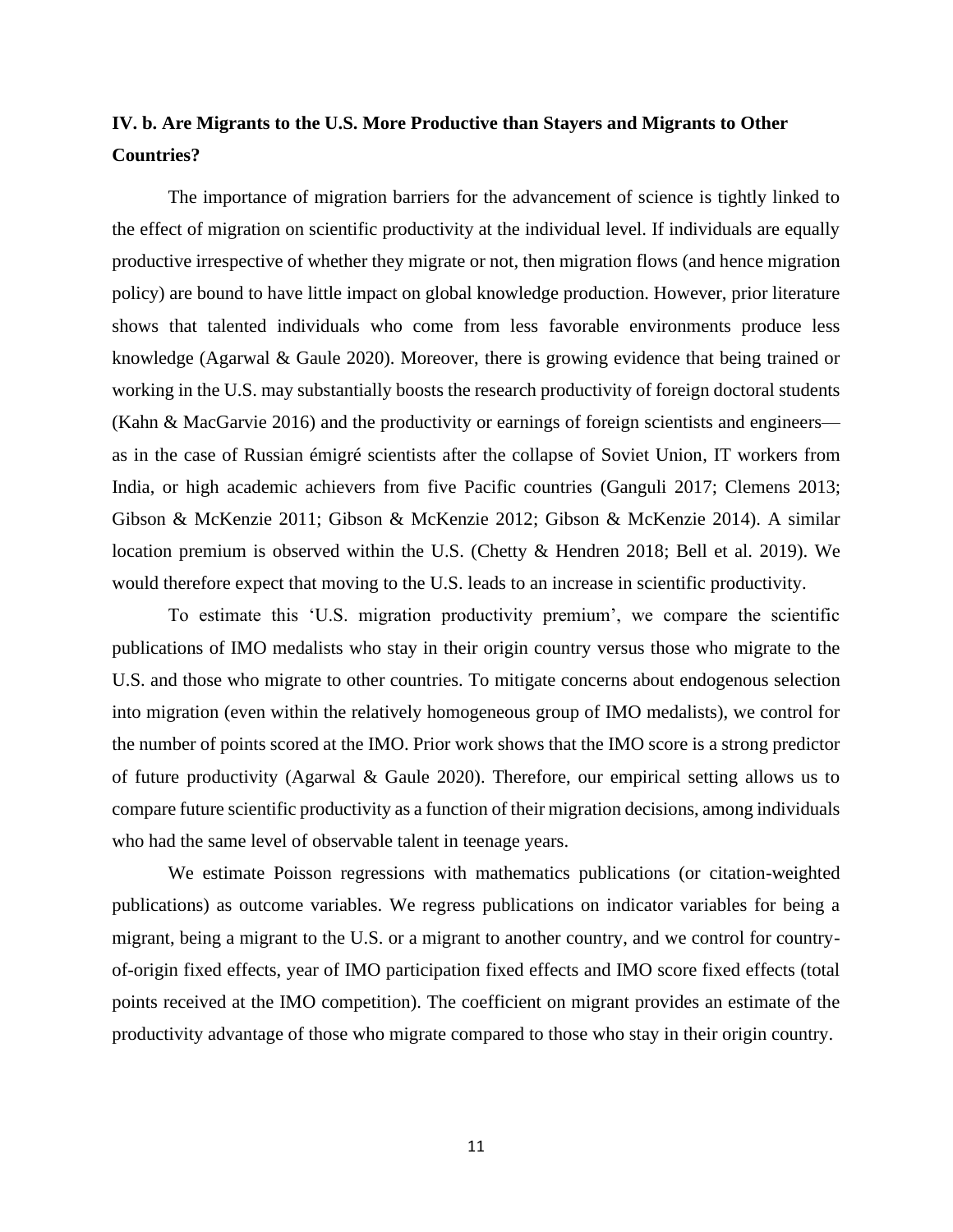|                                      | (1)        | (2)                    | (3)        | (4)                              |
|--------------------------------------|------------|------------------------|------------|----------------------------------|
| Dep. Variable->                      |            | Cites-weighted math    |            | Becoming speaker at the          |
|                                      |            | publications           |            | <b>International Congress of</b> |
|                                      |            |                        |            | Mathematicians                   |
| Migrant                              | $1.445***$ |                        | $0.033***$ |                                  |
|                                      | (0.218)    |                        | (0.009)    |                                  |
|                                      |            |                        |            |                                  |
| Migrant to the U.S.                  |            | $1.653***$             |            | $0.052***$                       |
|                                      |            | (0.216)                |            | (0.013)                          |
|                                      |            |                        |            |                                  |
| Migrant to the U.K.                  |            | $1.020^{\ast\ast\ast}$ |            | 0.007                            |
|                                      |            | (0.368)                |            | (0.018)                          |
|                                      |            |                        |            |                                  |
| Migrant to other                     |            | $1.158***$             |            | 0.010                            |
| countries                            |            | (0.294)                |            | (0.010)                          |
|                                      |            |                        |            |                                  |
| IMO points score FE                  | Yes        | Yes                    | Yes        | Yes                              |
| Country of origin FE                 | Yes        | Yes                    | Yes        | Yes                              |
| Year of IMO<br>participation FE      | Yes        | Yes                    | Yes        | Yes                              |
| Observations                         | 2,195      | 2,195                  | 2,272      | 2,272                            |
| Mean of Dep. Variable<br>for Stayers | 38.1       | 38.1                   | 0.008      | 0.008                            |

### **Table 1. Migrant productivity regressions**

These regressions are run on the sample of IMO medalists participating at the IMO between 1981 and 2000. Specifications in column 1 and 2 use mathematics publications weighted by the number of forward cites received until 2017 as dependent variable and are estimated with Poisson regressions. Specifications in columns 3 and 4 use the propensity to become a speaker at the International Congress of Mathematicians as dependent variable and are estimated with OLS. Robust Standard errors in parentheses.  $p < 0.1$ ,  $\sqrt[k]{p} < 0.05$ ,  $\sqrt[k]{p} < 0.01$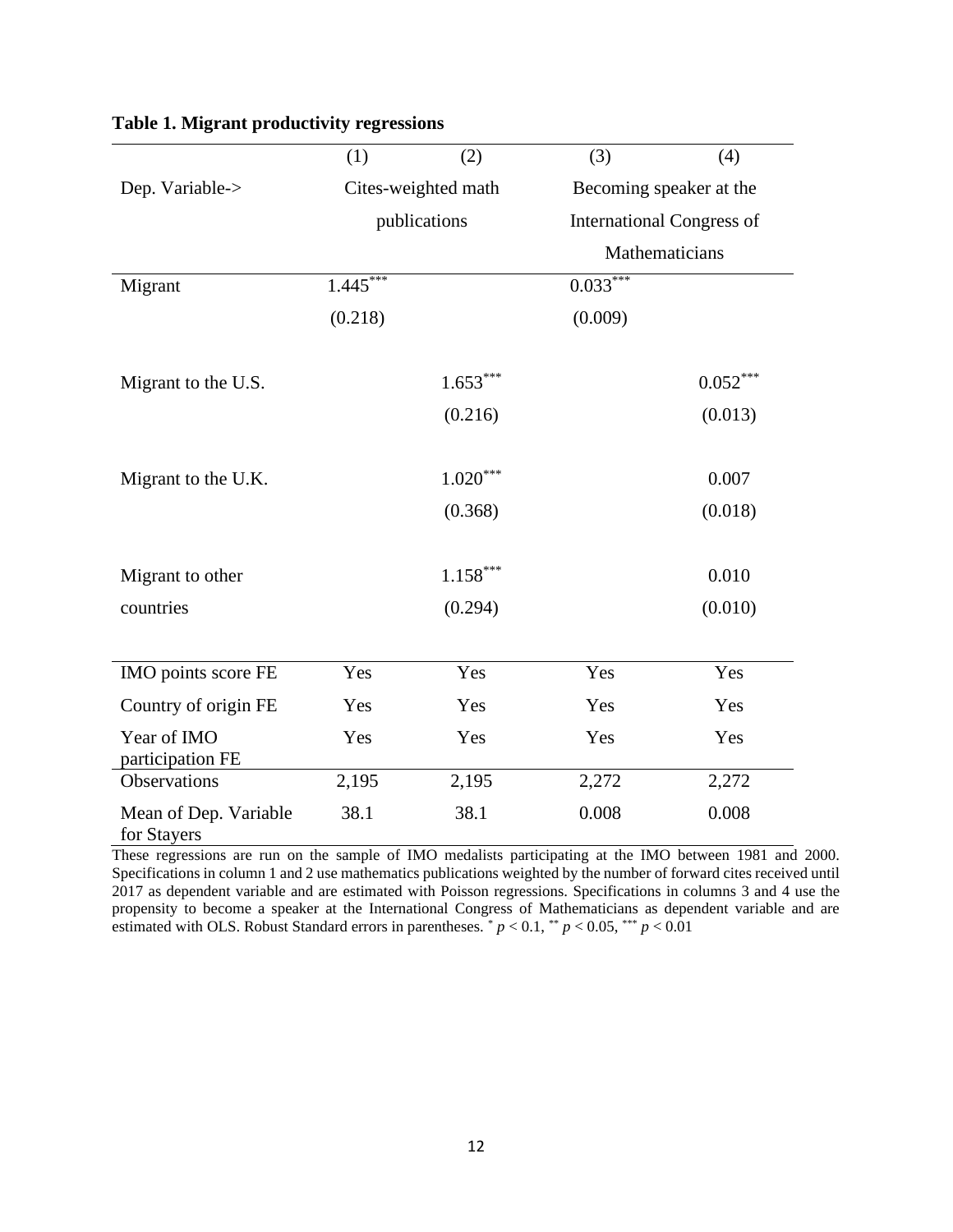We find that migrants are approximately three times more productive than stayers in terms of citation-weighted publications (see Table 1 column 1).<sup>9</sup> Distinguishing between migrants to the U.S., migrants to the U.K. (the second largest destination) and migrants to other countries, we find that migrants to the U.S. are *four* times more productive than stayers (in terms of citation-weighted publications) while migrants to the U.K. or to other countries are only around *twice* as productive as stayers (Table 1 Column 2).

In columns 3 and 4, we consider becoming a speaker at the International Congress of Mathematicians  $(ICM) - a$  prestigious community recognition – as the dependent variable. Migrants are four times more likely than stayers to become ICM speakers (Table 1 Column 3). However, when we distinguish between destination countries, migrants to the U.S. are *six* times more likely than stayers to become ICM speakers while the point estimate for migrants to the U.K. and to other countries is small and not significantly different from zero.

Taken together, these results suggest that migration to the U.S. is associated with a considerably greater productivity premium than migration to other advanced countries.

### **IV. c. What Explains the Migration Productivity Premium?**

In this section, we examine why IMO medalists who migrate abroad (especially to the U.S.) have more productive research careers in mathematics. We distinguish between two effects: the 'extensive' margin vs. 'intensive' margin. That is, the productivity premium may be due (a) to migrants being relatively more likely to choose academic careers in math (the extensive margin), or (b) among those who choose academic careers in math, migrants are more productive than stayers (the intensive margin).

<sup>9</sup> Given that we use a Poisson regressions, a coefficient of 1.445 implies a relative effect of exp(1.445)-1 ≈3.2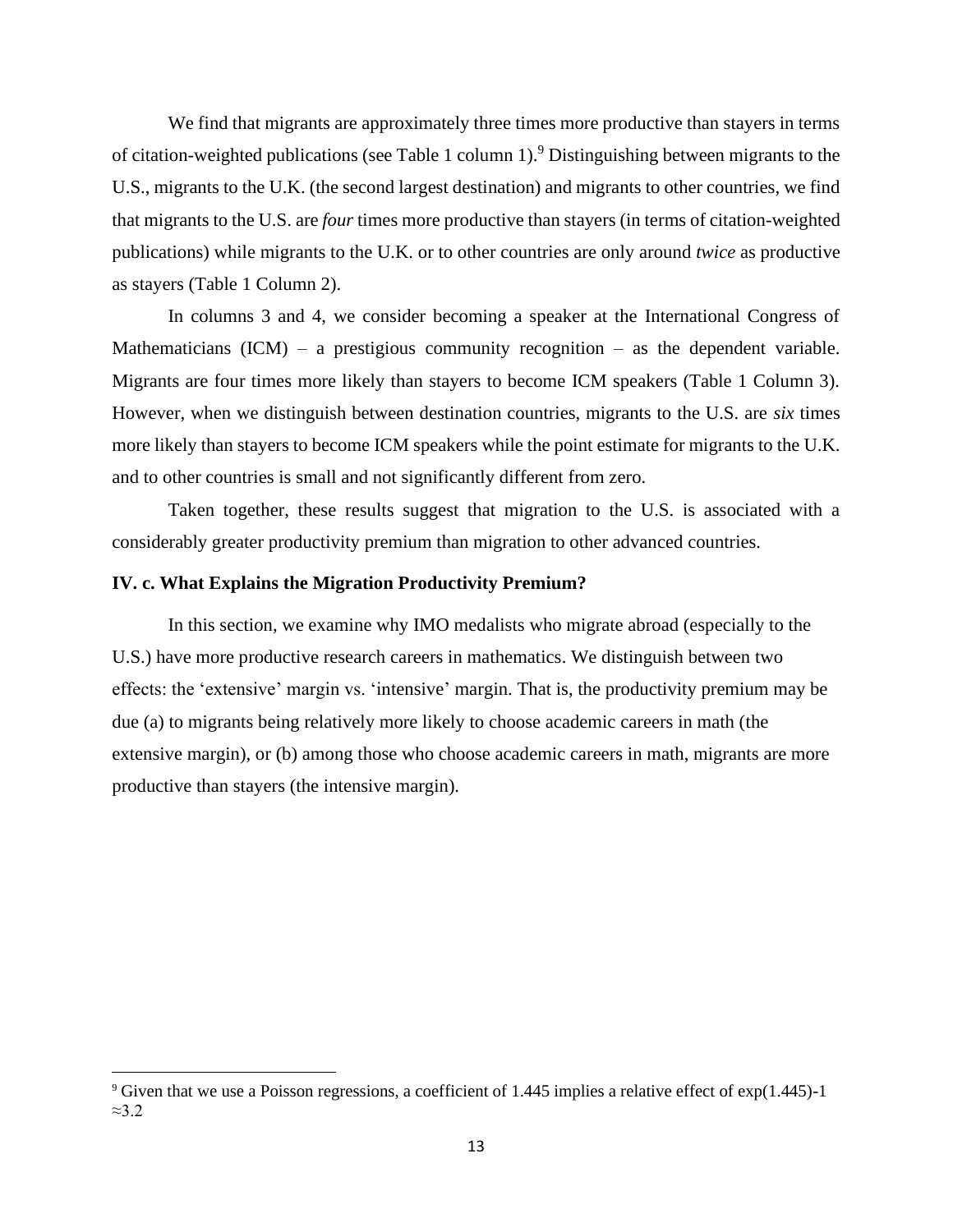|                      | (1)        | (2)        | (3)        | (4)        |
|----------------------|------------|------------|------------|------------|
| Panel A              | Academia   | Academia   | Finance    | IT         |
|                      | (math)     | (not math) |            |            |
| Migrant              | $0.238***$ | $0.158***$ | $0.060***$ | $0.146***$ |
|                      | (0.022)    | (0.019)    | (0.012)    | (0.018)    |
| IMO points score FE  | Yes        | Yes        | Yes        | Yes        |
| Country of origin FE | Yes        | Yes        | Yes        | Yes        |
| Year of IMO          | Yes        | Yes        | Yes        | Yes        |
| participation FE     |            |            |            |            |
| Observations         | 2,272      | 2,272      | 2,272      | 2,272      |
| Mean of Dep.         | 0.179      | 0.083      | 0.028      | 0.054      |
| Variable for Stayers |            |            |            |            |
|                      |            |            |            |            |
|                      |            |            |            |            |
| Panel B              | (1)        | (2)        | (3)        | (4)        |
|                      | Academia   | Academia   | Finance    | IT         |
|                      | (math)     | (not math) |            |            |
| Migrant to the U.S.  | $0.208***$ | $0.157***$ | $0.038***$ | $0.202***$ |
|                      | (0.028)    | (0.024)    | (0.014)    | (0.025)    |
|                      |            |            |            |            |
| Migrant to the U.K.  | $0.264***$ | $0.116***$ | $0.257***$ | $-0.012$   |
|                      | (0.066)    | (0.053)    | (0.059)    | (0.025)    |
|                      |            |            |            |            |
| Migrant to other     | $0.281***$ | $0.171***$ | $0.038***$ | $0.099***$ |
| countries            |            |            |            |            |
|                      | (0.036)    | (0.032)    | (0.019)    | (0.027)    |
| IMO points score FE  | Yes        | Yes        | Yes        | Yes        |
| Country of origin FE | Yes        | Yes        | Yes        | Yes        |
| Year of IMO          | Yes        | Yes        | Yes        | Yes        |
| participation FE     |            |            |            |            |
| Observations         | 2,272      | 2,272      | 2,272      | 2,272      |
| Mean of Dep.         | 0.179      | 0.083      | 0.028      | 0.054      |
| Variable for Stayers |            |            |            |            |

#### **Table 2. Migration and occupations**

These regressions are run on the sample of IMO medalists participating at the IMO between 1981 and 2000. Occupations were manually collected from online profiles, LinkedIn and similar sources; individuals who could not be found online are coded as not being in any of the four occupations. Robust Standard errors in parentheses. \* *p* < 0.1, \*\*  $p < 0.05$ , \*\*\*  $p < 0.01$ 

Table 2 presents the extensive margin results. These regressions estimate the future career choices of IMO medalists as a function of whether they later migrated abroad. Compared to stayers, migrants are at least twice as likely as stayers to be employed in math academia as well as in academic careers academia. They were also more likely to be employed in finance or IT. Distinguishing between migrants to the U.S., migrants to the U.K. (the second largest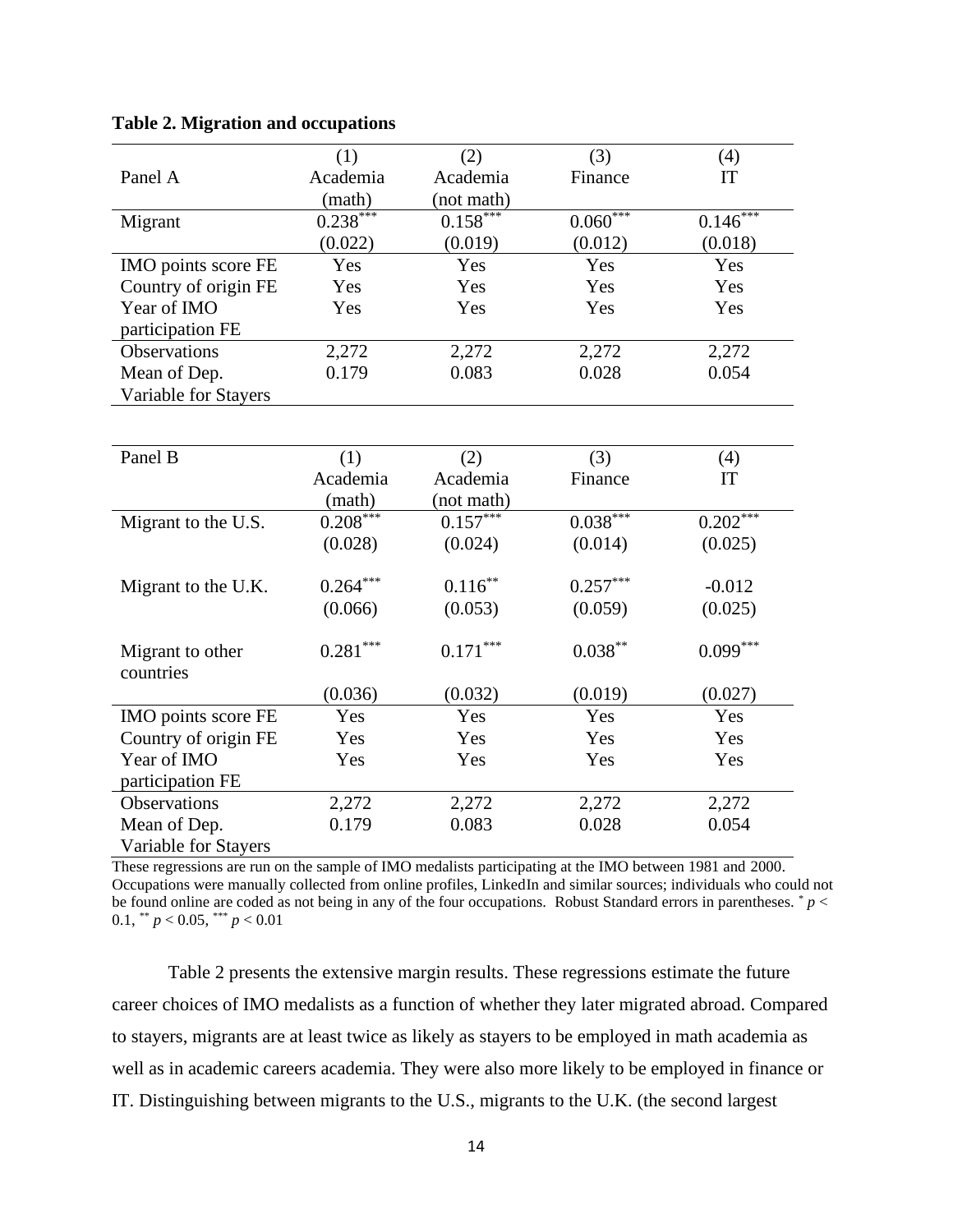destination), and migrants to other countries, we find similar excess propensity of migrants to enter academic careers in math or non-math in the U.S., U.K. or other migration destination (Table 2 Panel B columns 1 and 2) compared to stayers. However, considering non-academic occupations, we find that IMO medalists who move to the U.S. are the most likely to enter IT occupations compared to stayers, while those who move to the U.K are the most likely to enter finance occupations (Table 2 Panel B columns 3 and 4).

|                      | (1)        | (2)                 | (3)        | (4)                              |
|----------------------|------------|---------------------|------------|----------------------------------|
| Dep. Variable->      |            | Cites-weighted math |            | Becoming speaker at the          |
|                      |            | publications        |            | <b>International Congress of</b> |
|                      |            |                     |            | Mathematicians                   |
| Migrant              | $1.053***$ |                     | $0.074***$ |                                  |
|                      | (0.231)    |                     | (0.026)    |                                  |
| Migrant to the U.S.  |            | $1.329***$          |            | $0.129***$                       |
|                      |            | (0.250)             |            | (0.036)                          |
|                      |            |                     |            |                                  |
| Migrant to the U.K.  |            | $-0.021$            |            | 0.027                            |
|                      |            | (0.359)             |            | (0.038)                          |
| Migrant to other     |            | $0.569*$            |            | 0.002                            |
|                      |            |                     |            |                                  |
| countries            |            | (0.310)             |            | (0.022)                          |
| IMO points score FE  | Yes        | Yes                 | Yes        | Yes                              |
| Country of origin FE | Yes        | Yes                 | Yes        | Yes                              |
| Year of IMO          | Yes        | Yes                 | Yes        | Yes                              |
| participation FE     |            |                     |            |                                  |
| <b>Observations</b>  | 527        | 527                 | 548        | 548                              |
| Mean of Dep.         | 161.3      | 161.3               | 0.043      | 0.043                            |
| Variable for Stayers |            |                     |            |                                  |

**Table 3. Migrant productivity regressions conditional on being in math academia**

These regressions are run on the sample of IMO medalists participating at the IMO between 1981 and 2000 who were employed in math academia as of 2017. Specifications in column 1 and 2 use mathematics publications weighted by the number of forward cites received until 2017 as dependent variable and are estimated with Poisson regressions. Specifications in columns 3 and 4 use the propensity to become a speaker at the International Congress of Mathematicians as dependent variable and are estimated with OLS. Robust Standard errors in parentheses.  $\bar{p}$   $> 0.1$ ,  $p < 0.05$ , \*\*\*  $p < 0.01$ 

Table 3 presents the intensive margin results. These regressions are identical to the specifications in Table 1, except here we restrict the sample to those IMO medalists that eventually entered academic careers in math. Migrants tend to be considerably more productive (and more likely to be become speakers at the International Congress of Mathematicians) than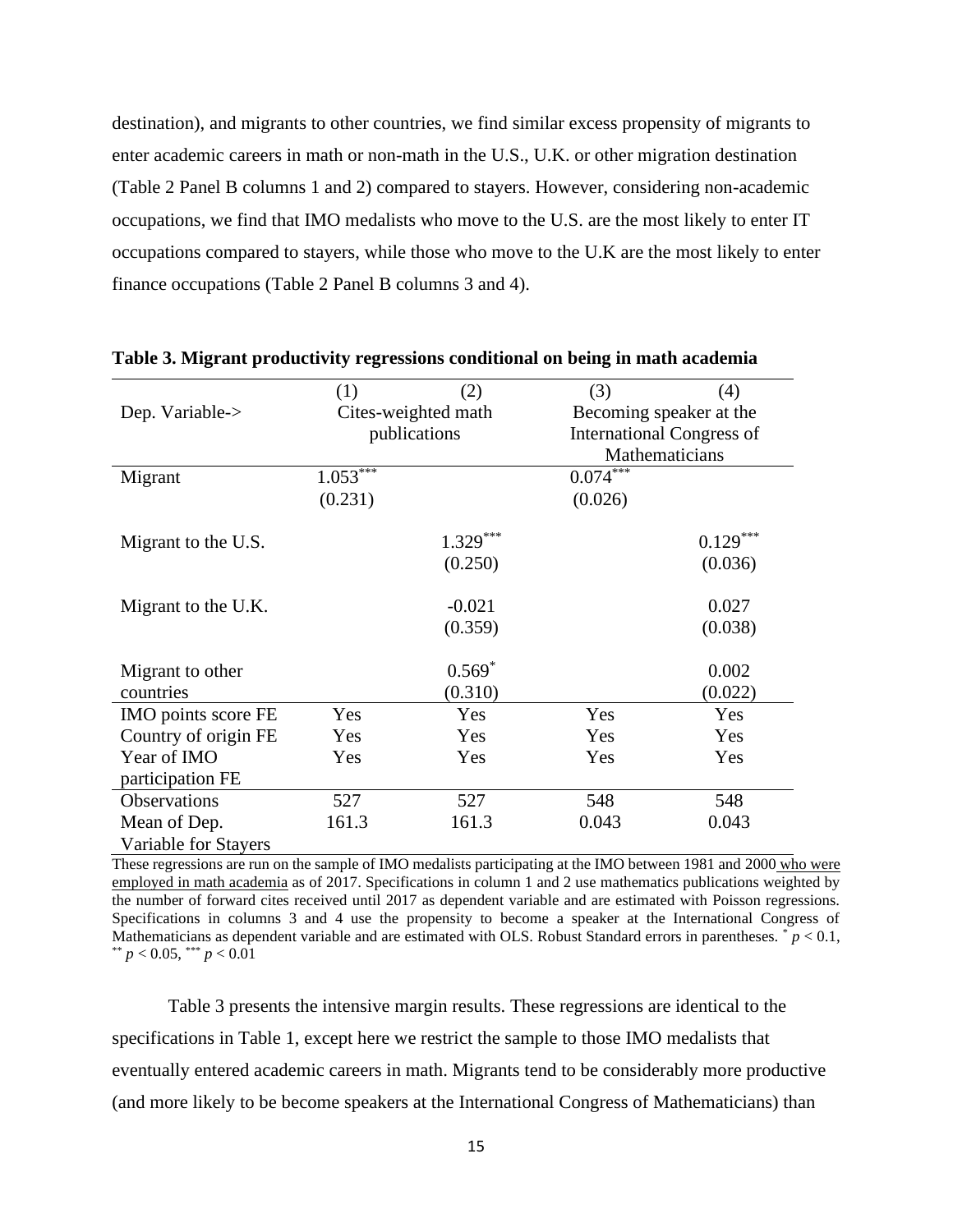stayers. However, closer examination suggests that while migrants to the U.S. are 2.5 more productive than stayers, there is no productivity difference between migrants to the U.K. and stayers.

Taken together, these results suggest that the extensive and intensive margins play a broadly similar role in explaining the productivity premium in mathematics research between migrants to the U.S. and stayers. On the other hand, the productivity premium between migrants to the U.K. and stayers can be entirely explained by the extensive margin. The presence of little to no intensive margin effects for migrants to the U.K. or other non-U.S. destinations may also explain why migrating to the U.S. is associated with a relatively larger productivity premium.

#### **IV. d. American Dream vs. Reality: Immigration Barriers for Foreign Talent**

Understanding how immigration barriers impact the global knowledge network of scientific production requires knowing the preferences of the talented individuals making decisions about where to locate and the constraints they face. To measure these constraints and preferences, we conducted a novel survey in 2019 of 610 recent IMO participants (see Table A1 for summary statistics). The main focus of the survey was on the decision of where to study for an undergraduate degree, as this plays an important role in shaping subsequent career paths. In addition to asking about which universities they applied to, were admitted to and attended, we also asked a series of questions where respondents were asked to make choices between hypothetical university offers in different countries—where offers were either funded or unfunded.

Figure 3 uses the survey data to show two possible global allocations of talent, distinguishing between talent born in developing countries and talent born in advanced countries. Figure 3a and 3b show the allocation that would occur if survey respondents could study at their most preferred institutions ("If you could have studied anywhere for your undergraduate degree, where would you have wanted to study?"). By contrast, Figure 3c and 3d show where survey respondents actually studied. The results suggest that the gap in where students would prefer to study and where they actually do study is quite large. Among developing participants, as many as 66% dream to study in the U.S. while only 11% dream to study in their origin country (Figure 3b). In the current allocation, 25% of participants from developing countries actually study in the U.S and 51% study in their origin country (Figure 3d).

Figure A2 depicts the gap between the dream and reality of studying in the U.S. over time. Enrollment and the dream to study in the U.S. has been rising over time among IMO participants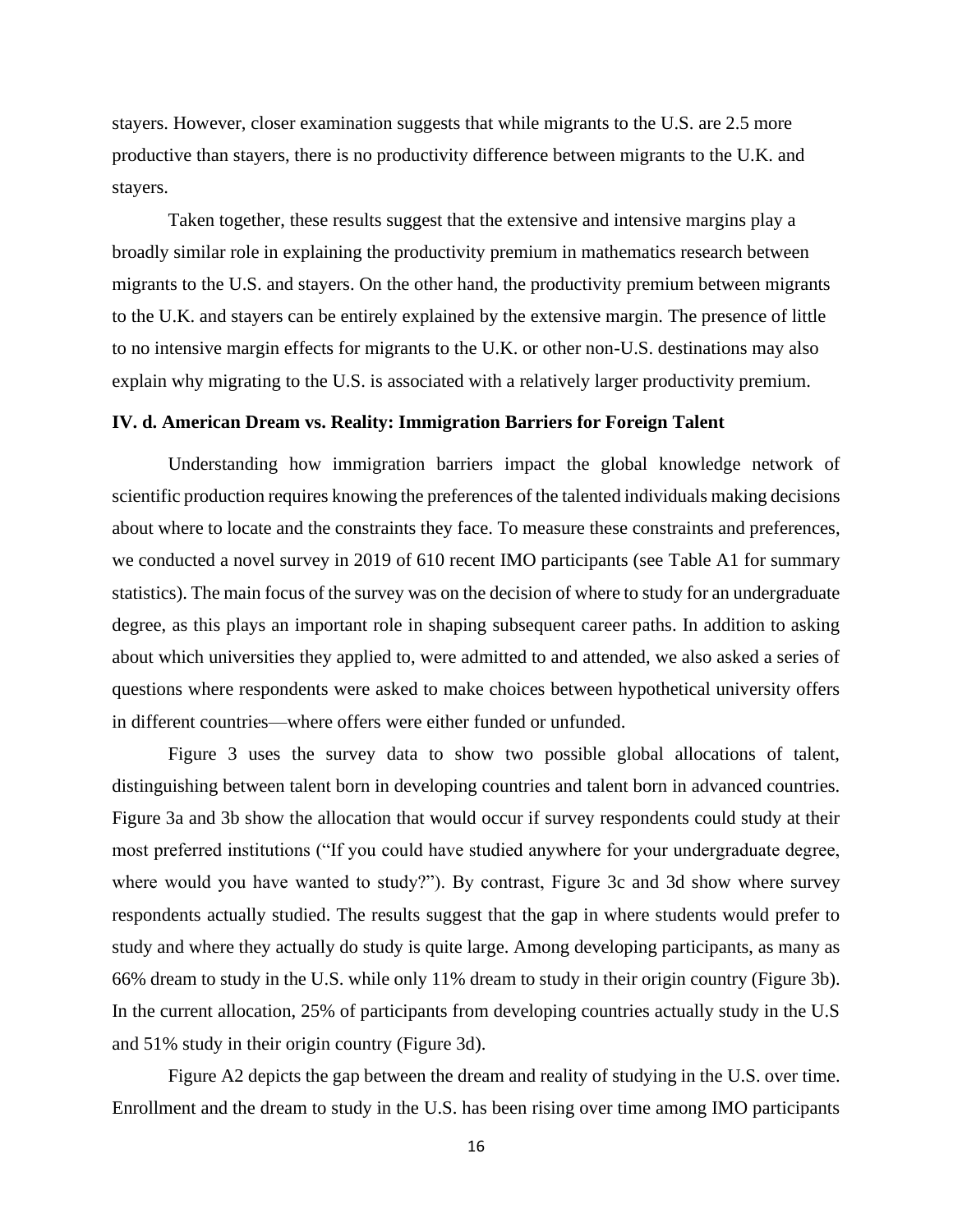from 2010 and 2018, despite the rising possibility of more restrictive immigration policies (e.g. restrictions on the possibility of working in the U.S. after graduation). Moreover, the gap between dreams and reality has grown over time. In the latest cohort from 2018, about half of *all* non-U.S. IMO participants dreamt of studying in the U.S., while only 15% actually enrolled in an U.S. undergraduate institution. $10$ 





Notes: This figure is based on a survey of recent participants of the International Medal Olympiads. We asked respondents where they enrolled for their undergraduate studies (panel a and b) and where they would have wanted to study if they could have studied anywhere in the world (panel c and d).

Financing appears to be a key constraint driving the gap between the dreams and the actual destinations of study among talented youth. Forty percent of respondents report that the availability of financial assistance was a 'very important' or 'extremely important' factor in their decision to attend their undergraduate institution rather than a different one (rising to 56% for developing country participants).

 $10$  We also conducted a hypothetical choice analysis to identify what the short-term costs of a U.S. border closure would be (such as due to the pandemic or restrictive immigration policies). Under the U.S. border closure scenario, the share of IMO participants studying in their origin country would rise to 71% (that is 40% higher than current levels), as most of the immigrants currently going to the U.S. do not have non-U.S. admission offers.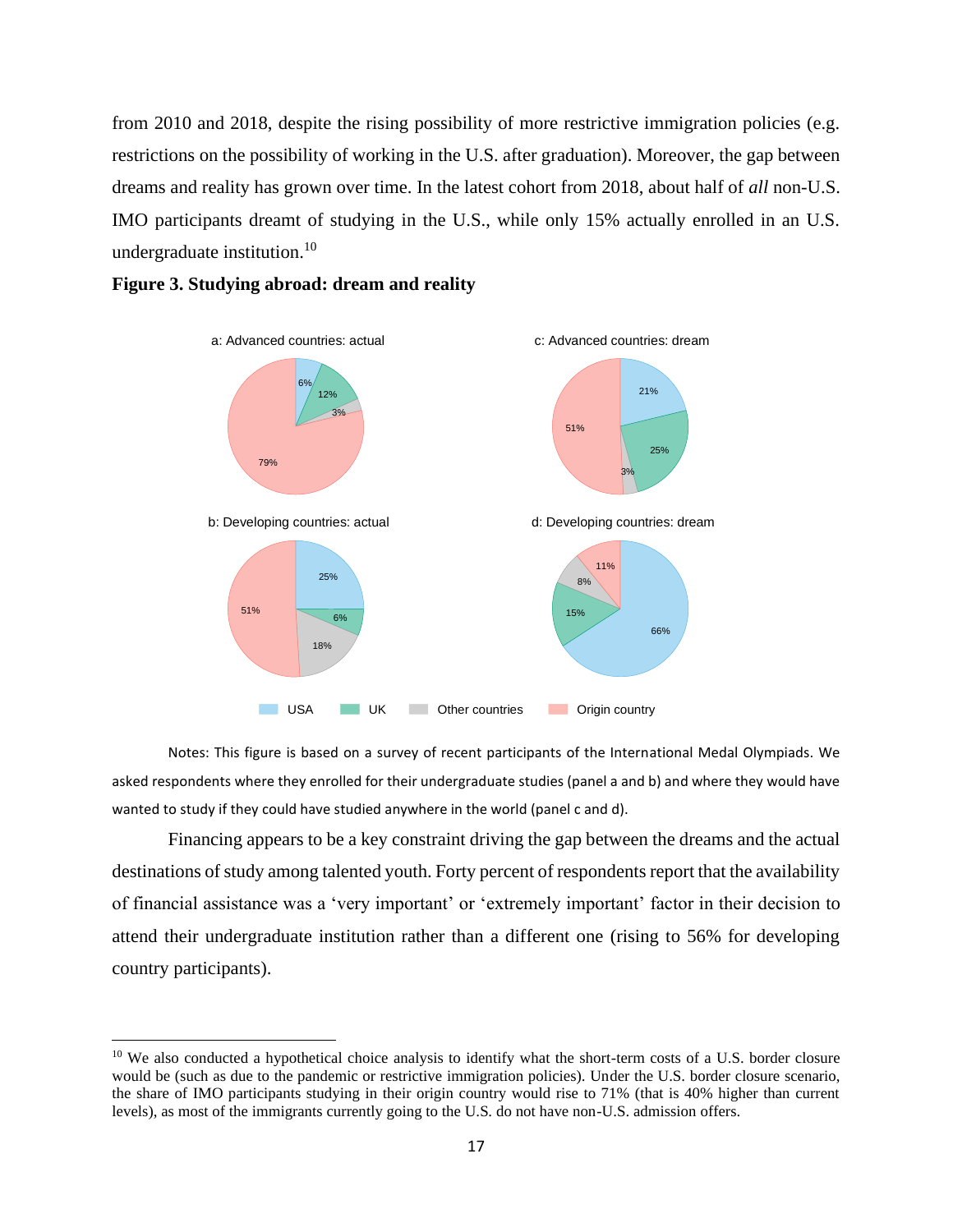|                                      | (1)        | (2)                                             |
|--------------------------------------|------------|-------------------------------------------------|
|                                      |            | Dependent variable= choose funded offer $(0/1)$ |
| From a developing country $(0/1)$    | $0.270***$ | $0.196***$                                      |
|                                      | (0.036)    | (0.056)                                         |
|                                      |            |                                                 |
| Medalist $(0/1)$                     |            | $-0.113***$                                     |
|                                      |            | (0.048)                                         |
|                                      |            |                                                 |
| From a developing country x medalist |            | $0.136*$                                        |
|                                      |            | (0.072)                                         |
| <b>Choice Fixed Effects</b>          | Yes        | Yes                                             |
| Observations                         | 1539       | 1539                                            |
| Mean of dependent variable           | 0.54       | 0.54                                            |

### **Table 4. Counterfactual choice regressions**

Survey respondents were asked to choose between two offers for undergraduate admissions. The offers were structured to involve an unfunded offer from a higher ranked institution (according to the Shanghai rankings) and a funded offer from a somewhat lower ranked institution. The regression analyze the propensity to accept the funded offer in these counterfactual choices. Standard errors in parentheses.  $p < 0.1$ ,  $p < 0.05$ ,  $p < 0.01$ .

To further investigate the importance of financing constraints, we turn to the hypothetical choice questions. Respondents were asked to choose between two university offers, which were structured to present an unfunded offer from a higher ranked institution (according to the Shanghai rankings) and a funded offer from a relatively lower ranked institution in the same country. We find that respondents overall chose the funded offer 54% of the time, while the share was as high as 81% for students from developing countries. In a regression of choosing the funded offer on whether a respondent is from an advanced country, including fixed effects for the pair of choices, we find that developing country respondents are 27% more likely to choose the funded offer compared to advanced country respondents (p=0.36) (see Table 4).

Thus, overall, our findings strongly suggest that limited financing availability is the main factor driving the gap between dreams vs. actual destinations of study among talented youth.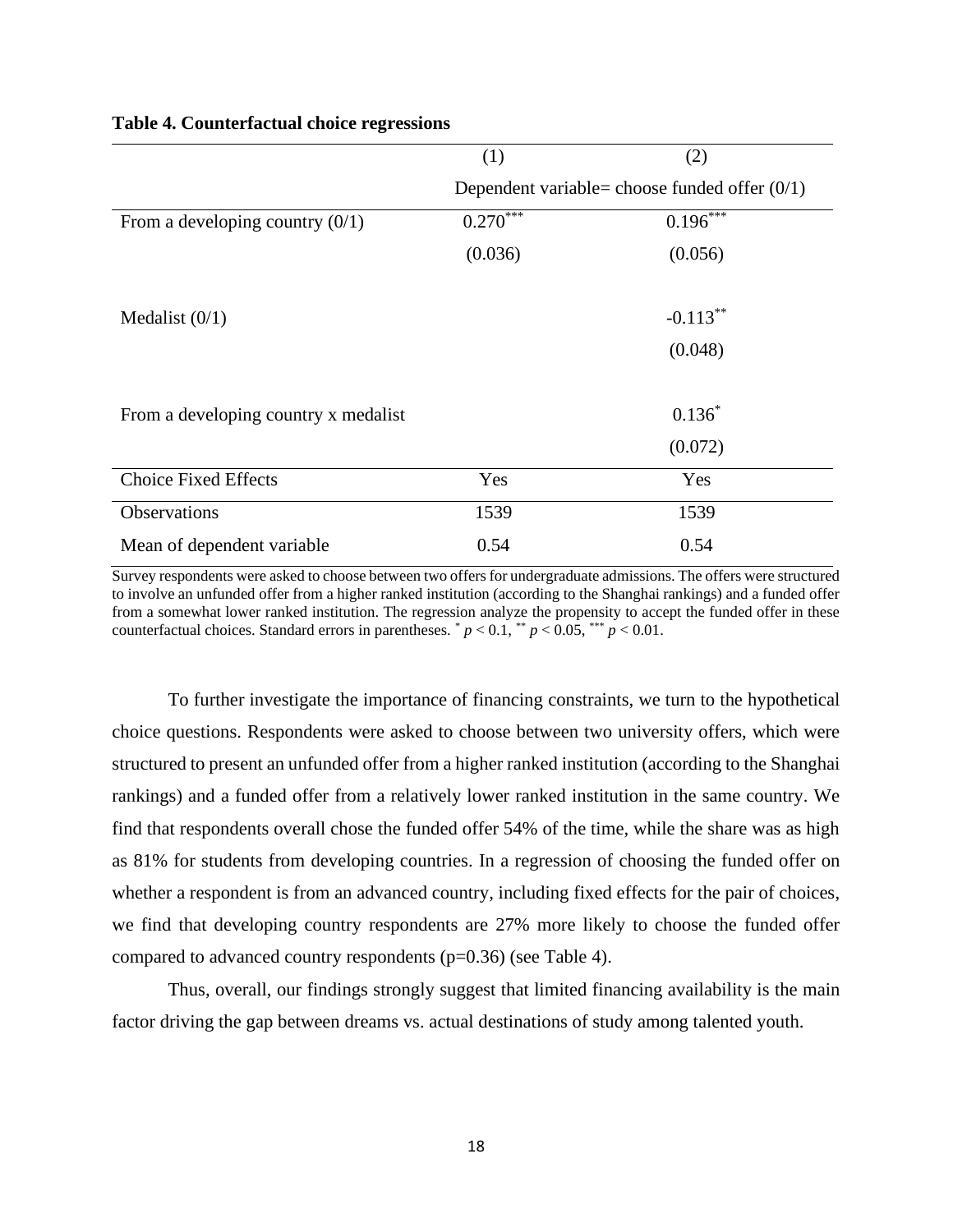### **IV. e. Policies to Reduce Immigration Barriers: Green Cards vs. Scholarships?**

Easing financial constraints (e.g. through scholarships) can be one effective policy lever to attract talented foreign students to the U.S. Another policy that has been discussed by policymakers is increasing the number of visas offered for permanent work-based immigration (e.g. in November 2020 President-Elect Joseph Biden's immigration plan stated that "*foreign graduates of a U.S. doctoral program should be given a green card with their degree and that losing these highly-trained workers to foreign economies is a disservice to our own economic competitiveness.*") In this context, our survey data allows us to assess the potential effectiveness of improving the immigration climate through policy changes such as offering green cards—and therefore reducing the immigration certainty and improving the immigration climate more generally—to talented foreign students who study in the U.S.

Our analysis leverages a survey question where we asked respondents why they did not apply to U.S. undergraduate institutions. We find that only a small minority of respondents (around 11-15%) in either the developing or advanced country group cite the immigration climate as very important in their decisions not to apply to U.S. schools (see Figure A3). A much larger share cite tuition or living costs as a very important reason not to apply to U.S. institutions (57% among developing country participants and 37% among advanced country participants). These results suggest that relaxing financing constraints could be much more effective than improving the immigration climate.

The green card policy can be interpreted as a pull incentive (making the rewards of migrating to the U.S. more attractive) and financial assistance as a push program (reducing the constraints for talented individuals to realize their dreams). Prior work broadly suggests that while pull incentives can be potentially important for stimulating scientific discoveries, targeted push programs could be an effective complementary tool for the advancement of the knowledge frontier (Maurer 2006, Williams 2012). In terms of attracting top global talent, our results suggest that both types of policies work as complements. However, if policymakers have limited political capital at their disposal, then prioritizing scholarships for talented students may be significantly more effective than improving the immigration climate through policies like the promise of a green card after graduation. The key intuition behind this result is that a large majority of top talent already dream of studying in the U.S., however, over half of them are unable to study in the U.S.—chiefly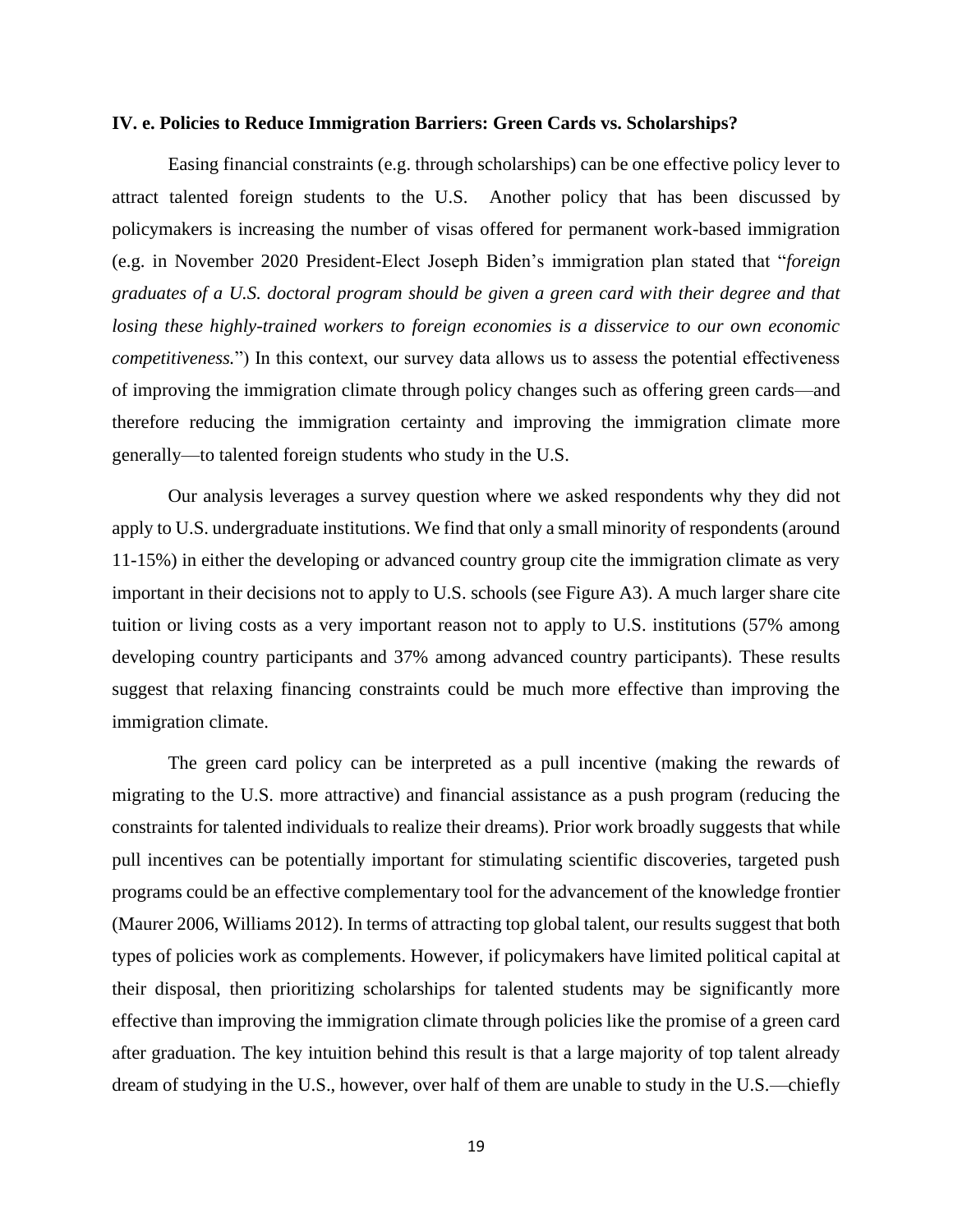due to financing constraints. Making the immigration climate more attractive such as through automatic green cards works to expand the pool of dreamers, without relaxing the more binding constraint of financing for those already desiring to come to the U.S.

## **IV. f. Consequences of Reducing Immigration Barriers for the Advancement of Global Science**

We next ask what global knowledge production would look like if policy changes lead to a lowering of immigration barriers. Combining the different components of our analysis, we derive a back-of-the-envelope estimate for the increase in knowledge production that would follow from a scenario in which all IMO participants who dream of studying in the U.S. are able to do so. The results of this exercise are illustrative, with the aim of putting initial estimates on this broad policy question. We find that under the scenario in which all IMO participants who dream of studying in the U.S. are able to do so, the total scientific output of each future cohort would increase by  $42\%$ <sup>11</sup>. This result is mainly driven by the productivity premium that is enjoyed by the foreign talent in the U.S.

### **V. Discussion**

Using a range of novel data, this paper presents four key results about the impact of U.S. immigration barriers on global knowledge production. Overall, we find that immigration barriers—mainly due to financing constraints—are likely preventing the global talent pool to realize their full potential, thereby hurting the advancement of global science.

A few limitations of our study must be noted. First, regarding our results on productivity differences, one concern could be selection bias. That is, immigrants to the U.S. could be positively selected—above and beyond the IMO score that we control for. This would lead us to overestimate the effect of migration to the U.S. on productivity. We have partially mitigated the concern about selection by controlling for the IMO score during one's teenage years, which is a strong predictor

<sup>&</sup>lt;sup>11</sup> Among survey respondents, 67% are stayers, 15% are migrants to the U.S. and 19% are migrants to other countries. If all respondents who have their dream undergraduate institution in the U.S. could indeed study in the U.S., the share of migrants to the U.S. would jump to 41%, with the share of stayers going down to 48% and the share of migrants to other countries would go down to 11%. Our migrant productivity regressions suggest that migrants to the U.S. are 4.2 (exp(1.65)-1) times more productive than stayers and migrants to other countries are 2.2 times more productive than stayers. Total output would be 42% higher  $[(0.48*1+0.41*4.2+0.11*2.2) / (0.67*1+0.15*4.2+0.19*2.2)]$ . This calculation assumes that the productivity difference between stayers, migrant to the U.S. and migrants to other countries can be interpreted causally and does not depend on the number of stayers and migrants.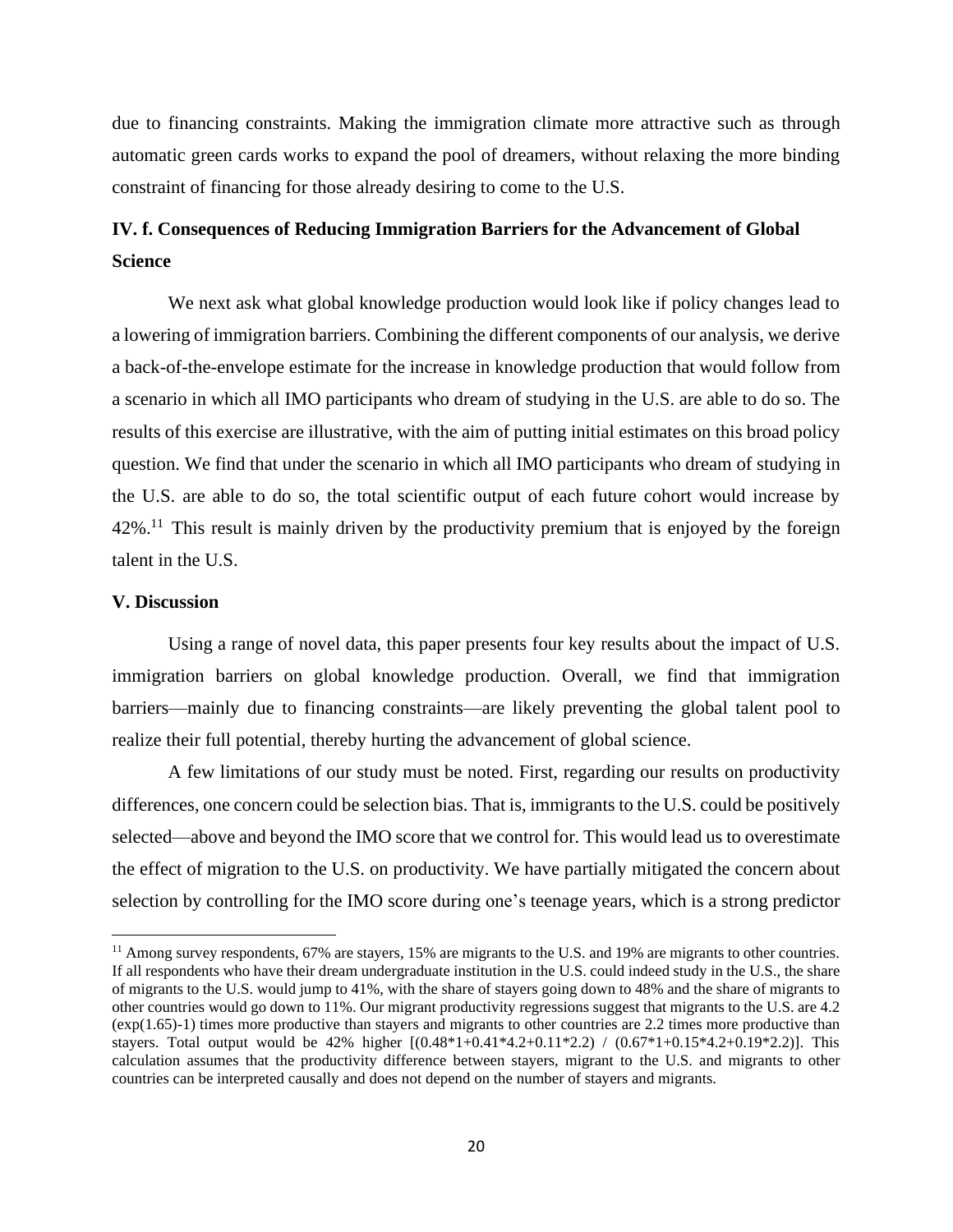of future productivity (Agarwal & Gaule 2020). But there may still be concerns about selection bias due to unobserved differences in talent or motivation. A second limitation of our study is related to our survey. There may be concerns due to selective response to the survey. However, the large sample of respondents (610) from a range of countries and participation years (Table A1) alleviate concerns about bias due to sample selection.

Second, some of our results rely on hypothetical questions to elicit preferences about the importance of financing constraints. One concern could be about the external validity of these methods. However, recent work (Hainmueller, Hangartner, Yamamoto 2015) suggests that conjoint pair survey designs, such as our case in which respondents evaluate two university offers side by side, may come close to the behavioral benchmark.

A third limitation of our study pertains to the back-of-the-envelope calculation. One might worry that the arrival of more migrants in the U.S. could crowd out natives or previous immigrants of faculty positions or graduate programs spots. Conversely, additional migrants could generate positive knowledge spillover. The direction and magnitude of these effects are ambiguous as documented in prior work (Moser, Voena & Waldinger 2014; Borjas & Doran 2012; Ganguli 2015). While we assume that they are small relative to the direct effects of immigrants in our estimates, further research is needed to better understand the net effects. This caveat should be noted when discussing these results of the back-of-the-envelope calculations. However, even a relatively smaller U.S. migration production premium than what we estimate—either due to selection effects or crowding out effects—would likely still translate into a sizable effect of enabling financially constrained top talent to study in the U.S. on global scientific output. This is because our estimated magnitudes of productivity differences between U.S. and other destinations are large and in the order of four to six times.

A thorough examination of why and how U.S. immigration barriers matter is timely from the perspective of global science. By preventing many of the world's brightest talent from studying and working where they have been most productive, high immigration barriers are likely to hurt both the talented individuals and the advancement of global knowledge. Even in the absence of immigration policy changes or uncertainty, a reduction in migration to the U.S. might occur due to COVID-19. Additionally, U.S. borders may be less open in the future due to potentially rising nationalism. The scale of the threat to the advancement of science remains sizable.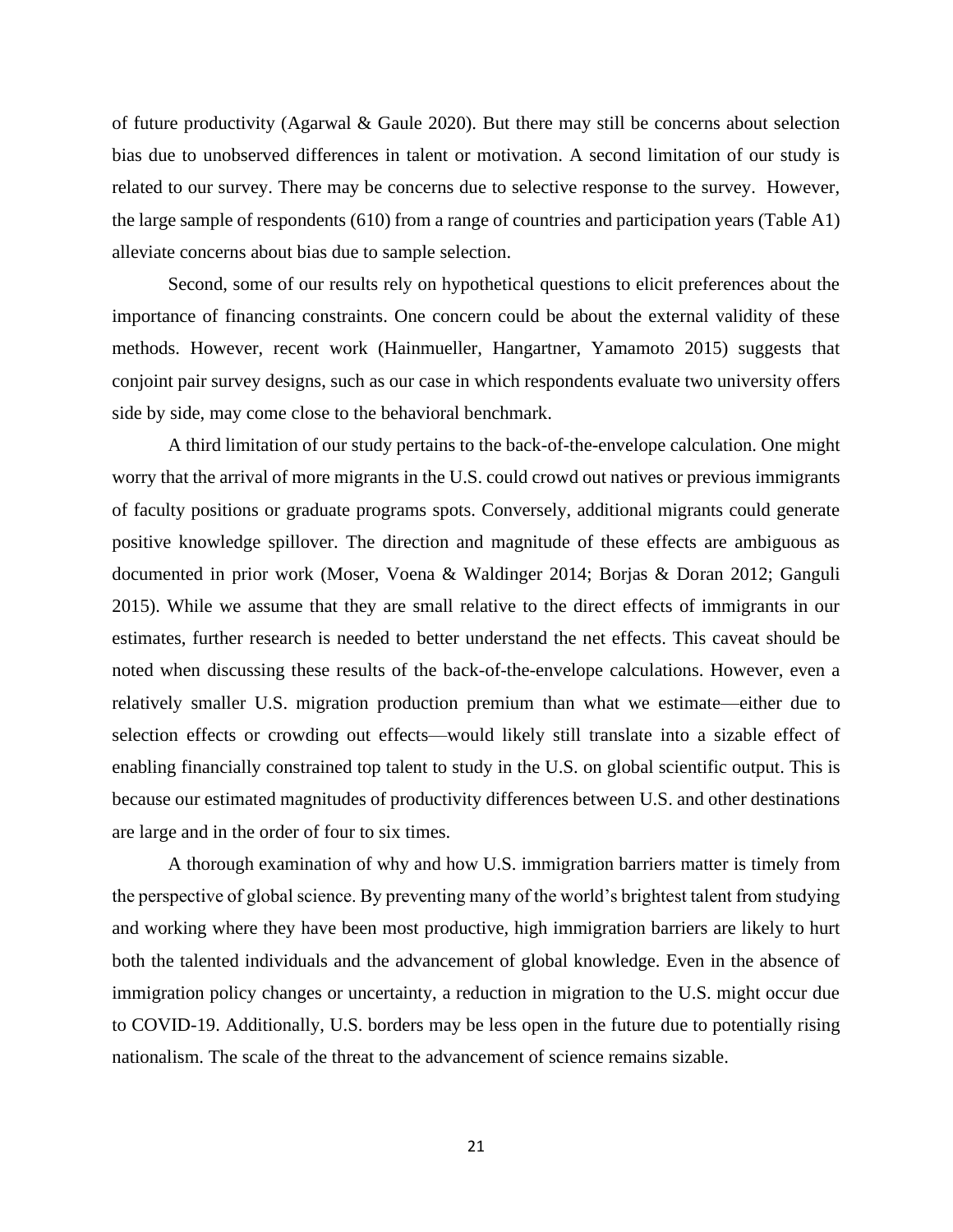Looking ahead, over the longer run, new talent hubs may emerge outside the U.S. and the global knowledge network may reconfigure itself. A key factor that may make migrants to the U.S. particularly productive is the possibility of interaction with other talented individuals who migrate there. Similarly, the U.S. may be a dream destination for many talented youth in part because other talented individuals have moved there. There is no reason a similar dynamic could not occur in countries such as the U.K., Germany, Switzerland, Canada, Italy, Switzerland, Singapore or the United Arab Emirates. For that to occur, however, a country aspiring to become a talent hub will likely need to address financing constraints as a first priority. That step alone could potentially alter global talent flows significantly—as there exists a pool of well-identified talented teenage talent in several scientific fields (e.g. mathematics, physics, chemistry, etc.).

In particular, the success of the U.S. in attracting top talent has been largely predicated on the targeted strategies of a few universities such as MIT (which attracts 25% of foreign IMO participants in our sample) of actively recruiting top foreign talent with funded admission offers. Thus, the adverse impact of continuing U.S. immigration barriers to the global advancement of science can be mitigated if other countries are able to replicate the existing 'U.S.-MIT' model of combining (i) stable open borders, (ii) full scholarships for top talent (especially for those coming from lower income countries), and (iii) a top-ranked university serving as a home for global talent.

Both political economy and budgetary challenges may, however, make it difficult for other countries to simultaneously create all three factors. Nevertheless, our analysis suggests that there may be other opportunities available to the global scientific community. For instance, the recent actions of some top universities to create a second campus in countries with relatively open borders could offer promise to achieve the trifecta. Notably, schools such as New York University in Abu Dhabi or the Yale-National University of Singapore campus in Singapore were mentioned as dream schools in our survey. Another model is provided by The Instituto de Matemática Pura e Aplicada (IMPA), a public institution in Brazil that has been a hub for talent from all over South America. Thus, geographic re-location of learning centers could be one alternate approach to potentially overcome the adverse impact of immigration barriers on global science. In the same vein, improving centers of learning in developing countries to nurture domestic talent will also likely be helpful.

Immigration barriers—especially due to financing constraints but also more recently due to the pandemic and policy changes—ends up depriving several talented individuals from the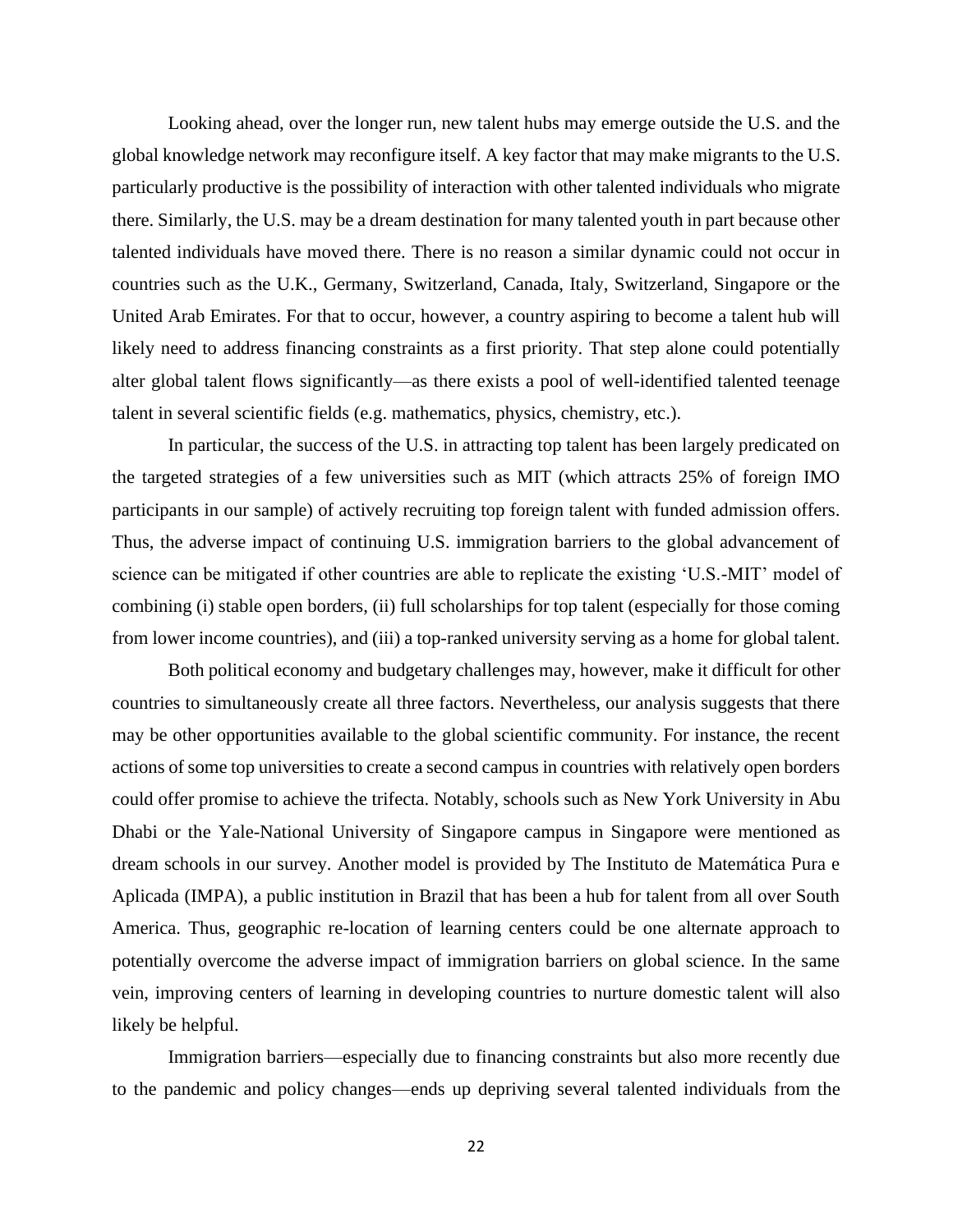opportunity of nurturing their talent. Furthermore, such barriers compel many talented youth to be matched with unfavorable educational environments not aligned with their preferences. Timely action by global policymakers and the scientific community is needed to ensure both equal opportunities for talented individuals and to accelerate the global advancement of science and knowledge.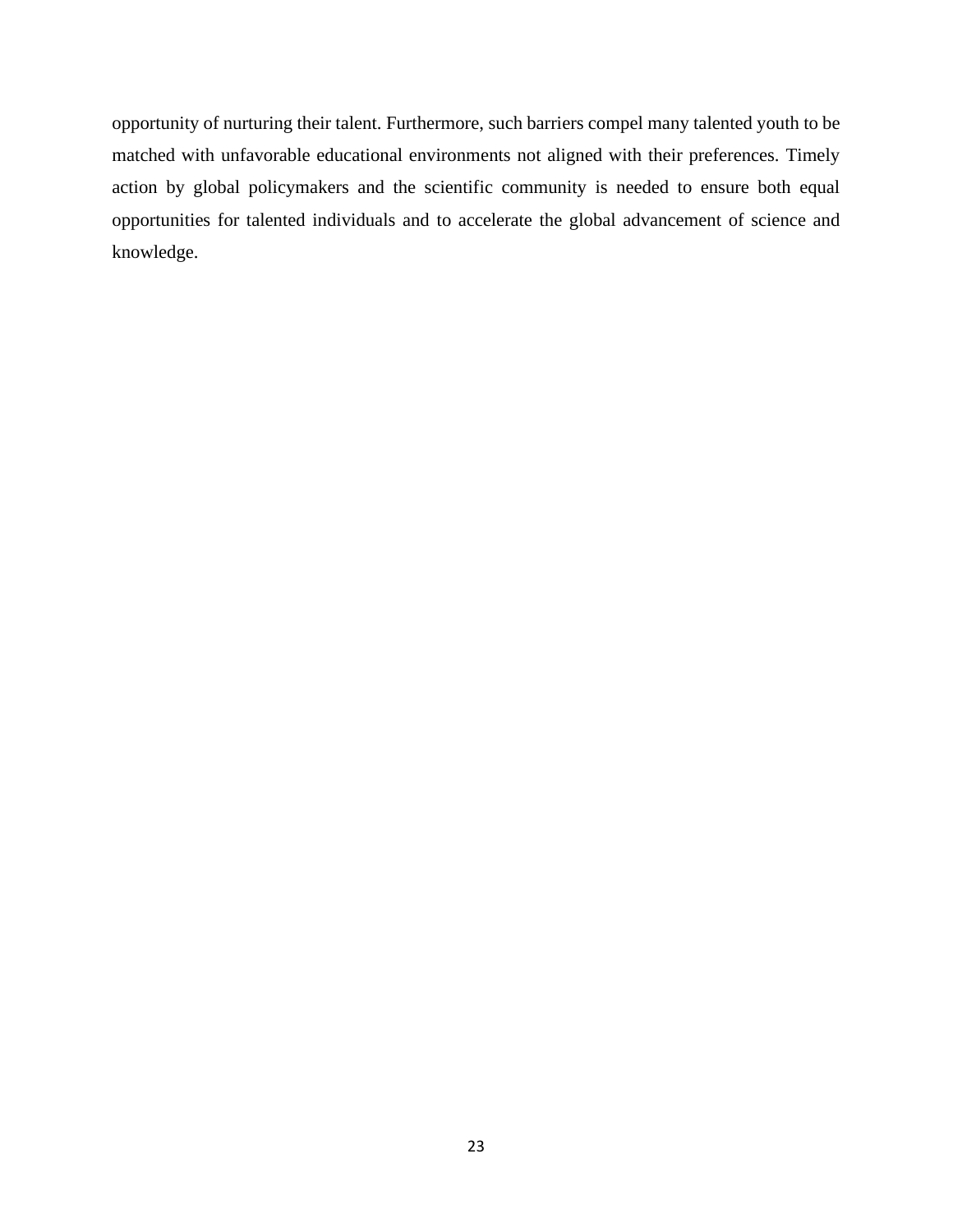### **References**

- Agarwal, R. and Gaule, P., 2020. Invisible Geniuses: Could the Knowledge Frontier Advance Faster? *American Economic Review: Insights*. 2(4):409-424
- Bahar, D., Choudhury, P. and Rapoport, H., 2020. Migrant inventors and the technological advantage of nations. *Research Policy*, p.103947.
- Bell, A., Chetty, R., Jaravel, X., Petkova, N. and Van Reenen, J., 2019. Who becomes an inventor in America? The importance of exposure to innovation. *The Quarterly Journal of Economics*, 134(2), pp.647-713.
- Borjas, G.J. and Doran, K.B., 2012. The collapse of the Soviet Union and the productivity of American mathematicians. *The Quarterly Journal of Economics*, 127(3), pp.1143-1203.
- Chetty, R. and Hendren, N., 2018. The impacts of neighborhoods on intergenerational mobility I: Childhood exposure effects. *The Quarterly Journal of Economics*, 133(3), pp.1107-1162.
- Clemens, M.A., 2013. Why do programmers earn more in Houston than Hyderabad? Evidence from randomized processing of US visas. *American Economic Review*, 103(3), pp.198- 202.
- Freeman, R.B., Ganguli, I. and Murciano-Goroff, R., 2015. Why and wherefore of increased scientific collaboration. In in Adam Jaffe and Benjamin Jones (eds), *The changing frontier: Rethinking science and innovation policy* (pp. 17-48). University of Chicago Press.
- Ganguli, Ina, 2017. "Emigrate or Collaborate? Evidence on Location and Scientific Productivity from the Soviet Brain Drain", Mimeo.
- Ganguli, I., 2015. Immigration and ideas: What did Russian scientists "bring" to the United States? *Journal of Labor Economics*, 33(S1), pp.S257-S288.
- Gaulé, P., 2014. Who comes back and when? Return migration decisions of academic scientists. *Economics Letters*, 124(3), pp.461-464.
- Gibson, J., and McKenzie, D. (2011). The microeconomic determinants of emigration and return migration of the best and brightest: Evidence from the Pacific. *Journal of Development Economics*, 1(95), 18-29.
- Gibson, J., & McKenzie, D. (2012). The economic consequences of 'brain drain' of the best and brightest: Microeconomic evidence from five countries. *The Economic Journal*, 122(560), 339-375.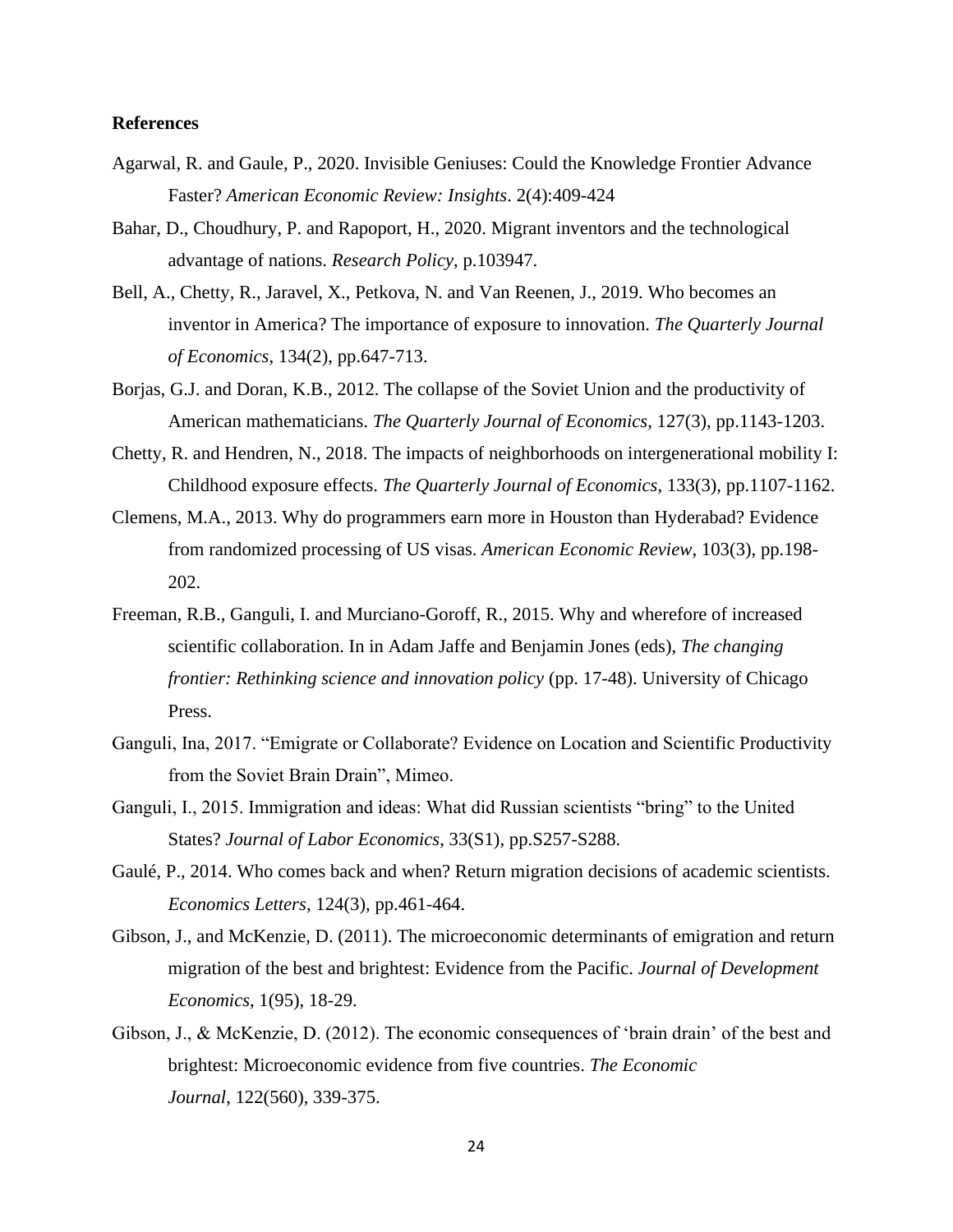- Gibson, J., & McKenzie, D. (2014). Scientific mobility and knowledge networks in high emigration countries: Evidence from the Pacific. *Research Policy*, 43(9), 1486-1495.
- Hainmueller, J., Hangartner, D. and Yamamoto, T., 2015. Validating vignette and conjoint survey experiments against real-world behavior. *Proceedings of the National Academy of Sciences*, 112(8), pp.2395-2400.
- Hunter, R.S., Oswald, A.J. and Charlton, B.G., 2009. The Elite Brain Drain. *The Economic Journal*, 119(538), pp.F231-F251.
- Kahn, S. and MacGarvie, M.J., 2016. How important is US location for research in science?. *Review of Economics and Statistics*, 98(2), pp.397-414.
- Kerr, W. R. (2018). The Gift of Global Talent: How Migration shapes Business, Economy & Society. Stanford University Press.
- Kerr, W.R., 2008. Ethnic scientific communities and international technology diffusion. *The Review of Economics and Statistics*, 90(3), pp.518-537.
- Li, J., Yin, Y., Fortunato, S. and Wang, D., 2019. Nobel laureates are almost the same as us. *Nature Reviews Physics*, 1(5), pp.301-303.
- Lowe, D., 2020. "A Brief Note on Immigration and American Science", https://blogs.sciencemag.org/pipeline/archives/2020/07/21/a-brief-note-on-immigrationand-american-science
- Maurer, S. M. (2006). Choosing the right incentive strategy for research and development in neglected diseases. Bulletin of the World Health Organization, 84, 376-381.
- Moser, P., Voena, A. and Waldinger, F., 2014. German Jewish émigrés and US invention. *American Economic Review*, 104(10), pp.3222-55.
- Scellato, G., Franzoni, C. and Stephan, P., 2015. Migrant scientists and international networks. *Research Policy*, 44(1), pp.108-120.
- Weinberg, B.A., 2011. Developing science: Scientific performance and brain drains in the developing world. *Journal of Development Economics*, 95(1), pp.95-104.
- Williams, H. (2012). Innovation inducement prizes: Connecting research to policy. *Journal of Policy Analysis and Management*, 31(3), 752-776.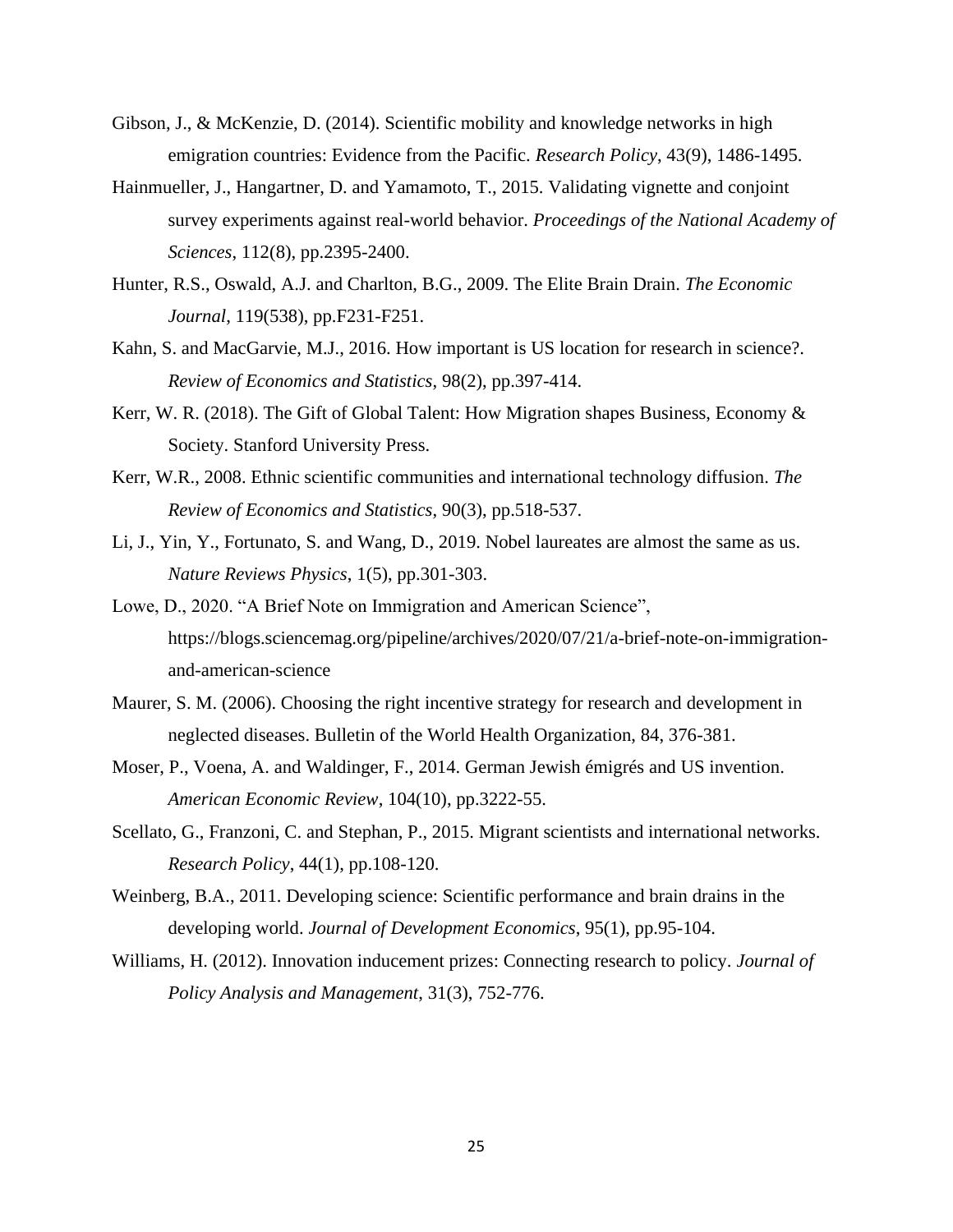### **APPENDIX TABLES AND FIGURES**

| Appendix Table AT. Summary Statistics of Survey Respondents vs. All timO participants |                                            |                    |                   |  |
|---------------------------------------------------------------------------------------|--------------------------------------------|--------------------|-------------------|--|
| Sample Means                                                                          | <i>IMO participants</i><br>$(2009 - 2018)$ | Survey respondents | <i>Difference</i> |  |
| Received a medal                                                                      | 0.498                                      | 0.549              | $0.052**$         |  |
|                                                                                       | (0.500)                                    | (0.498)            | (0.021)           |  |
| Region of origin                                                                      |                                            |                    |                   |  |
| (World Bank region):                                                                  |                                            |                    |                   |  |
| Europe and Central Asia                                                               | 0.505                                      | 0.579              | $0.073***$        |  |
|                                                                                       | (0.500)                                    | (0.494)            | (0.021)           |  |
| North America                                                                         | 0.028                                      | 0.020              | $-0.008$          |  |
|                                                                                       | (0.165)                                    | (0.139)            | (0.007)           |  |
| East Asia and Pacific                                                                 | 0.172                                      | 0.148              | $-0.025$          |  |
|                                                                                       | (0.378)                                    | (0.355)            | (0.016)           |  |
| Latin America and the Caribbean                                                       | 0.130                                      | 0.179              | $0.048***$        |  |
|                                                                                       | (0.337)                                    | (0.383)            | (0.015)           |  |
| South Asia                                                                            | 0.043                                      | 0.010              | $-0.033***$       |  |
|                                                                                       | (0.202)                                    | (0.099)            | (0.008)           |  |
| Middle East and North Africa                                                          | 0.073                                      | 0.030              | $-0.043***$       |  |
|                                                                                       | (0.260)                                    | (0.169)            | (0.011)           |  |
| Sub-Saharan Africa                                                                    | 0.049                                      | 0.036              | $-0.013$          |  |
|                                                                                       | (0.216)                                    | (0.187)            | (0.009)           |  |
| <b>Observations</b>                                                                   | 5,666                                      | 610                | 6,276             |  |

## **Appendix Table A1. Summary Statistics of Survey Respondents vs. All IMO participants**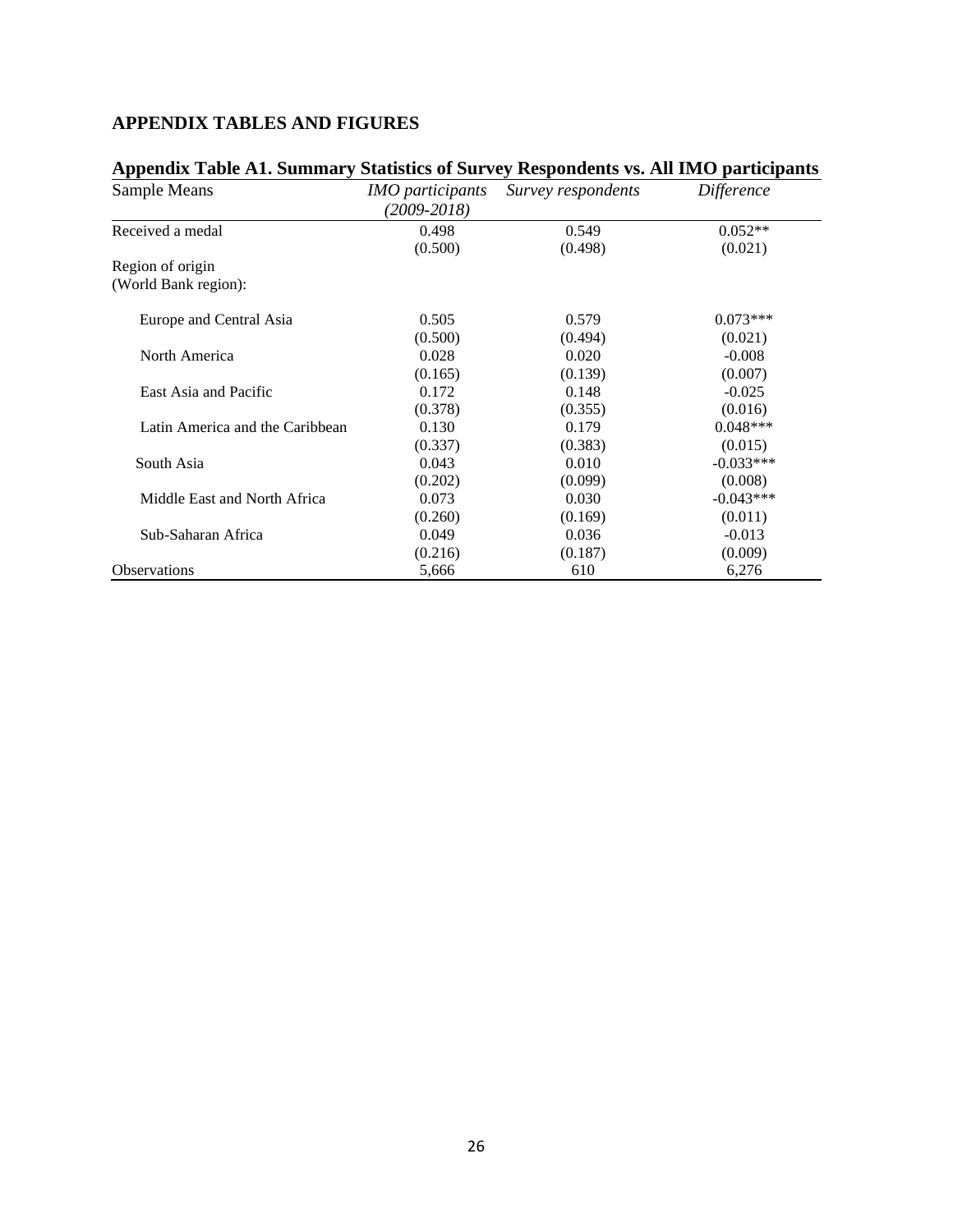### **Figure A1. Talent ratios: talent living in country/talent produced by country based upon IMO medalists**

| Vieniani<br>  Italy<br>Bulgaria<br>Belarus<br>Hurkey<br>China<br>Turkey<br>Iran<br>Iran<br>Iran<br>India<br>Romania | UK<br>France<br>Germany<br>Spain<br>Canada<br>Brazil<br>Hong Kong<br>Sweden<br>Japan<br><b>Netherlands</b><br>Austria<br>Russia<br>Taiwan<br>Haiwan<br>Singapore<br>Scuth Korea<br>Australia<br>Poland<br>Melgium<br>Melvi<br>Melvi | Switzerland |   | <b>USA</b> |
|---------------------------------------------------------------------------------------------------------------------|-------------------------------------------------------------------------------------------------------------------------------------------------------------------------------------------------------------------------------------|-------------|---|------------|
| 0                                                                                                                   | 2                                                                                                                                                                                                                                   | 3           | 4 | 5          |

Talent ratios: talent living in country/talent produced by country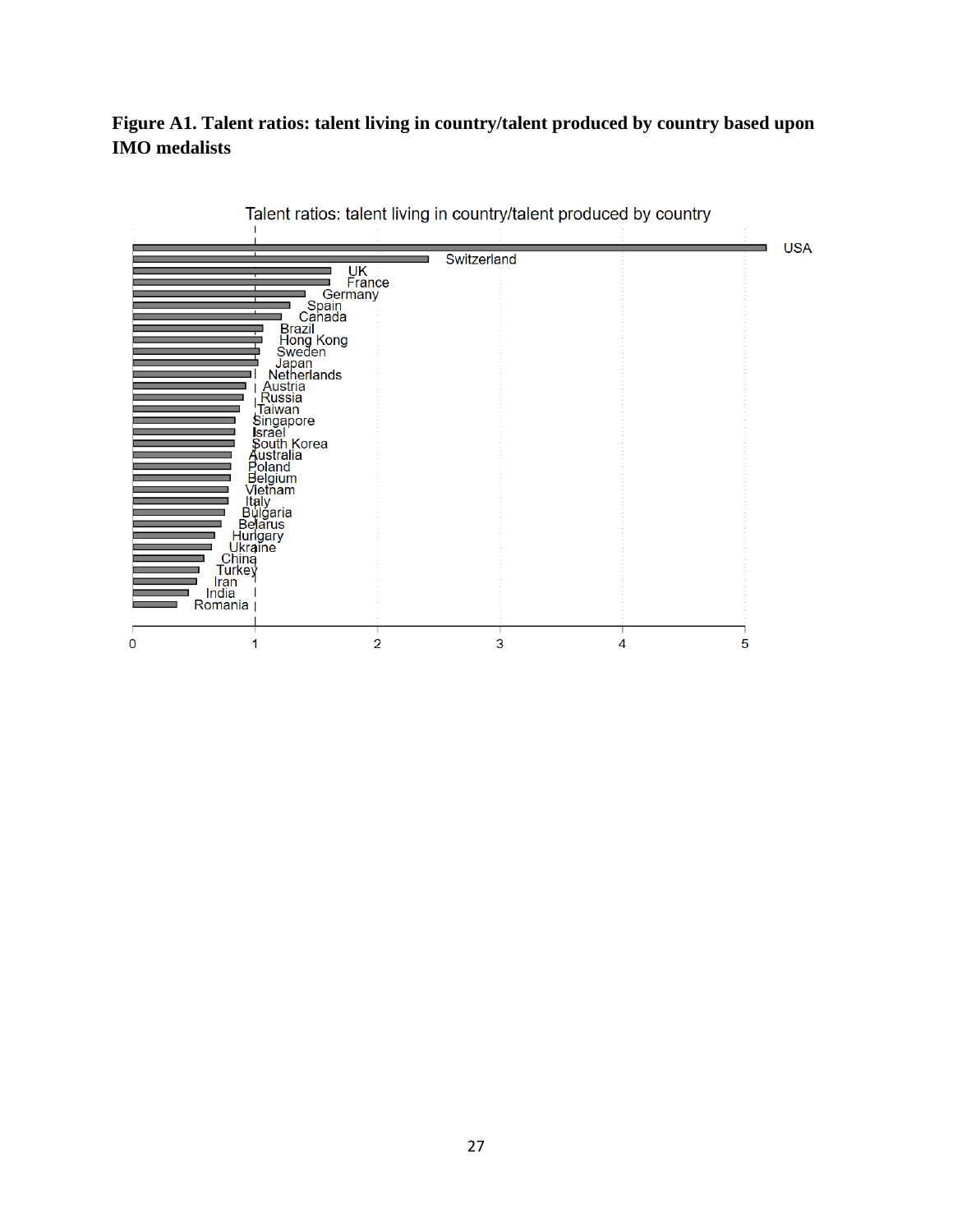

**Fig. A2: Studying Abroad: Dream vs. Reality over time**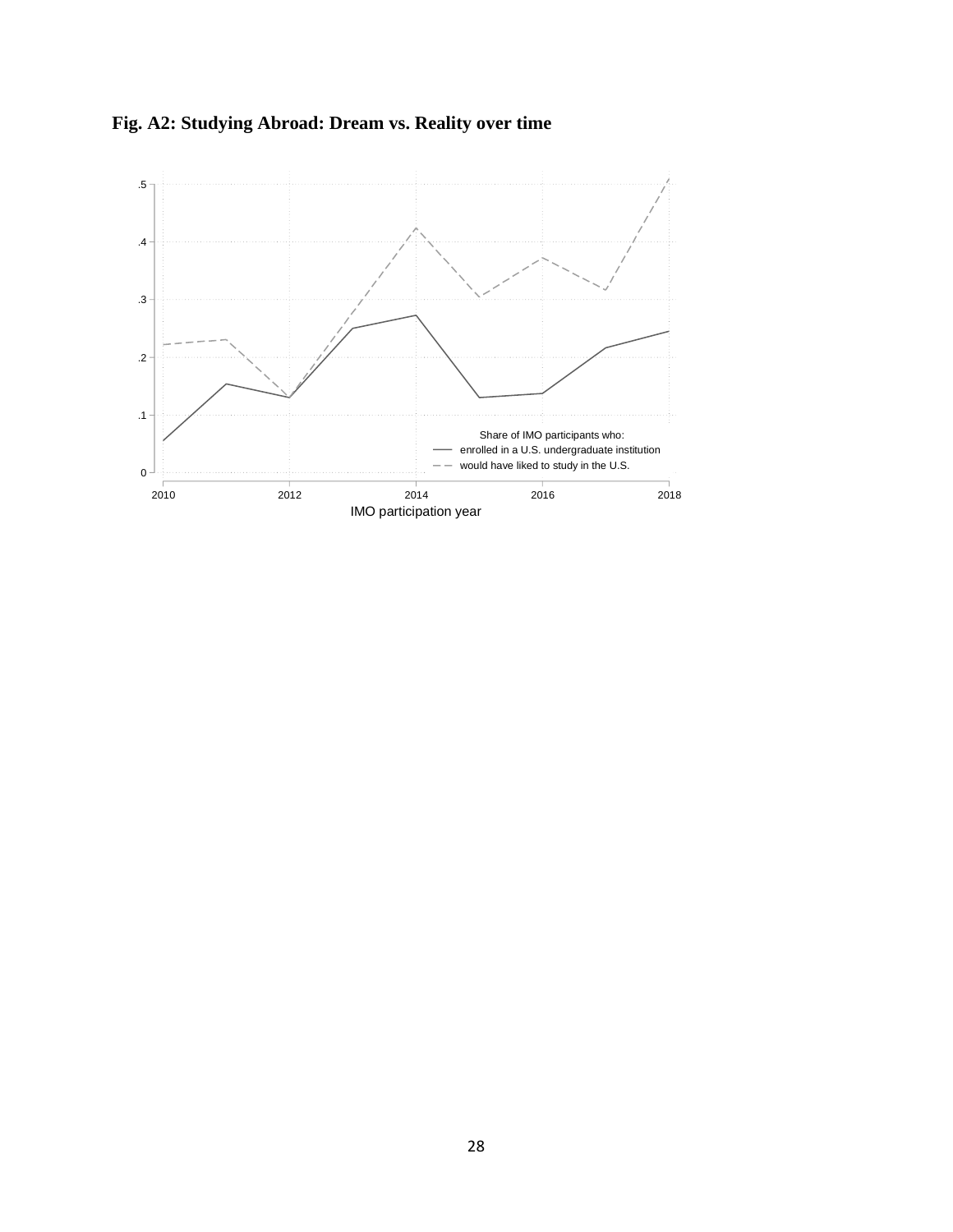**Fig. A3: Role of Financial Costs vs. Immigration Climate: Share of Respondents Citing Financial Costs or Immigration Climate as 'Very Important' Reason for Not Applying to US Institutions**

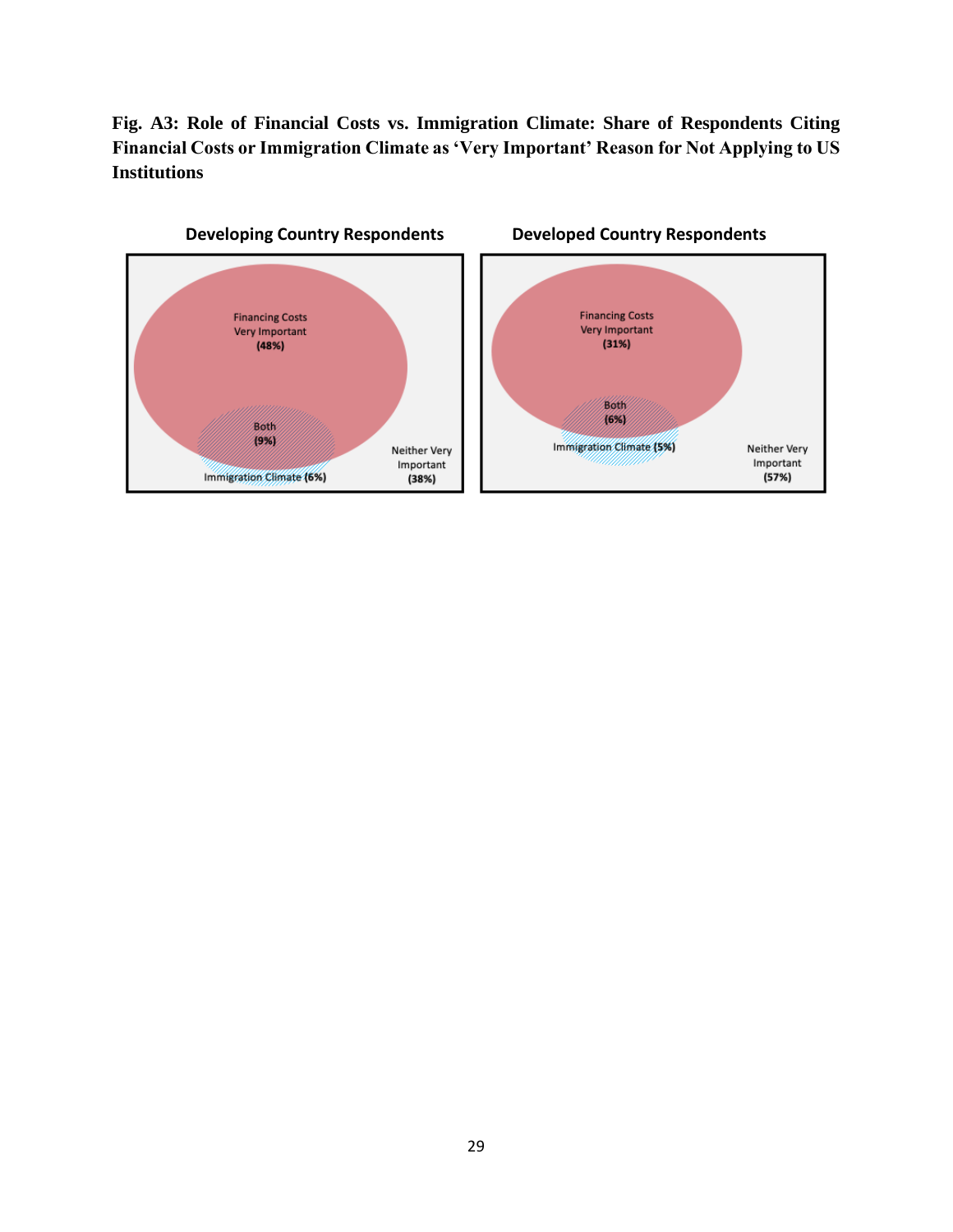### **Appendix: Select Questions from the Survey Instrument**

This section presents select questions from the survey instrument, with an emphasis on the questions that are inputs for our main results.

Q1 What was/is the name of your undergraduate degree institution? \_\_\_\_\_\_ Click to write Item 1 (1)

Q2 In rough order of preference, please list the undergraduate colleges/universities you seriously considered, including the undergraduate institution you enrolled at. If there were more than 5, list the five of most interest to you.

- \_\_\_\_\_\_ Click to write Item 1 (1)
- \_\_\_\_\_\_ Click to write Item 2 (2)
- \_\_\_\_\_\_ Click to write Item 3 (3)
- \_\_\_\_\_\_ Click to write Item 4 (4) Click to write Item  $5(5)$

Q3 In which of these colleges/universities did you have the option to study/received admission?

| Click to write Item $1(1)$ |
|----------------------------|
| Click to write Item $2(2)$ |
| Click to write Item $3(3)$ |
| Click to write Item $4(4)$ |
| Click to write Item $5(5)$ |

Q4 If you could have studied anywhere for your undergraduate degree, where would you have wanted to study?

- \_\_\_\_\_\_ Click to write Item 1 (1)
- \_\_\_\_\_\_ Click to write Item 2 (2)
- \_\_\_\_\_\_ Click to write Item 3 (3)
- $\frac{1}{\sqrt{1-\frac{1}{\sqrt{1-\frac{1}{\sqrt{1-\frac{1}{\sqrt{1-\frac{1}{\sqrt{1-\frac{1}{\sqrt{1-\frac{1}{\sqrt{1-\frac{1}{\sqrt{1-\frac{1}{\sqrt{1-\frac{1}{\sqrt{1-\frac{1}{\sqrt{1-\frac{1}{\sqrt{1-\frac{1}{\sqrt{1-\frac{1}{\sqrt{1-\frac{1}{\sqrt{1-\frac{1}{\sqrt{1-\frac{1}{\sqrt{1-\frac{1}{\sqrt{1-\frac{1}{\sqrt{1-\frac{1}{\sqrt{1-\frac{1}{\sqrt{1-\frac{1}{\sqrt{1-\frac{1}{\sqrt{1-\frac{1}{\sqrt{1-\frac{1$
- $\frac{\ }{\ }$  Click to write Item 5 (5)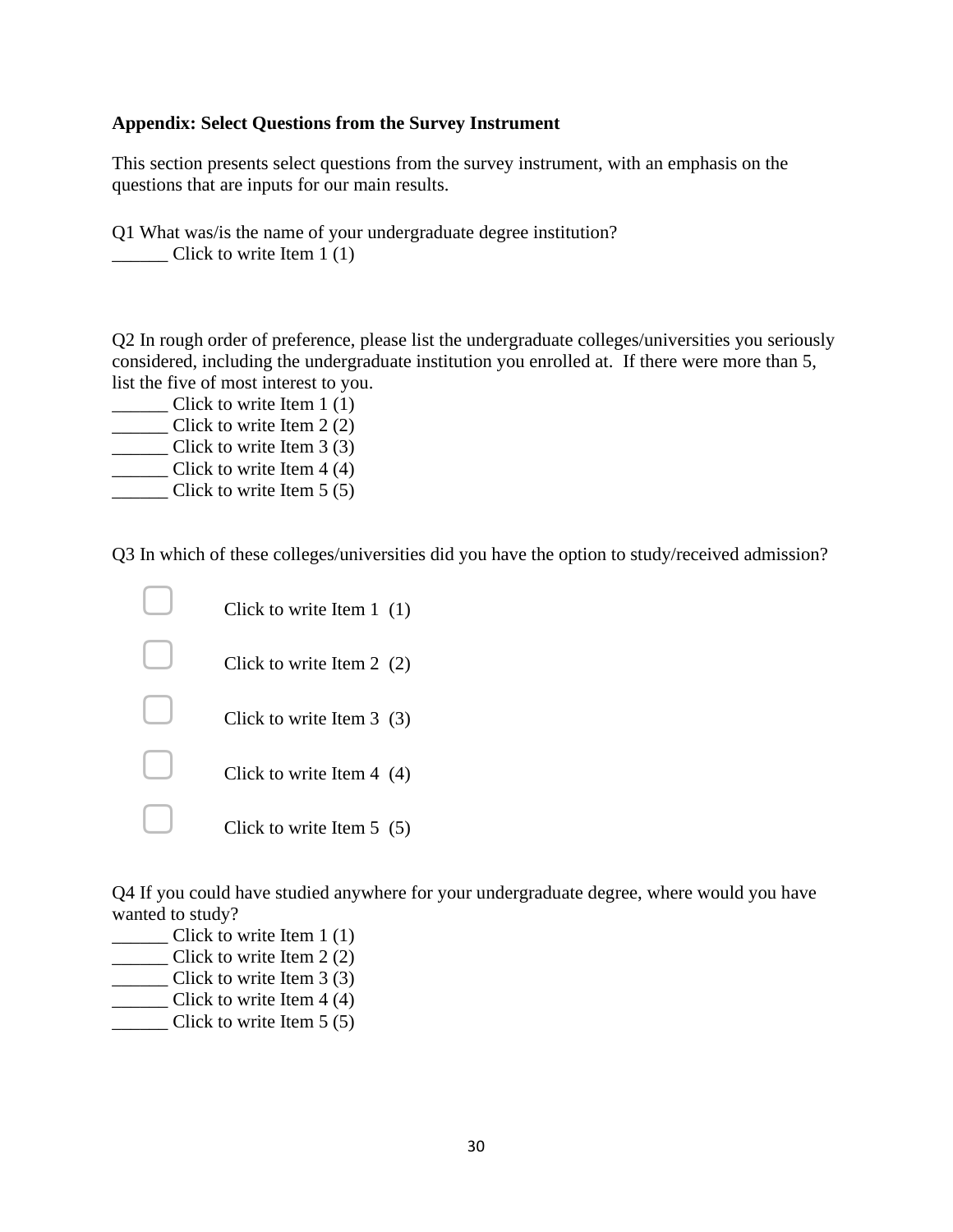Q5. Below are names of some of the U.S. and U.K. universities that rank highly in various national and international rankings of mathematics departments. Did you apply to one or more these universities for your undergraduate degree in each of these groups?

|                                                                                                                           | Yes(1) | No(2) |
|---------------------------------------------------------------------------------------------------------------------------|--------|-------|
| MIT, Stanford, Princeton,<br>Harvard, NYU, UCLA,<br>Berkeley (1)                                                          |        |       |
| Wisconsin, Stony Brook,<br>Rutgers, Chicago, UC San<br>Diego, University of Texas at<br>Austin, Columbia, Michigan<br>(2) |        |       |
| Cambridge, Oxford (3)                                                                                                     |        |       |
| Warwick, Imperial College,<br>Edinburgh $(4)$                                                                             |        |       |

Q6. If you didn't apply to several of these universities, which of the following were factors in your decision not to apply?

|                                                       | Very important (1) | Moderately important<br>(2) | Not important $(3)$ |
|-------------------------------------------------------|--------------------|-----------------------------|---------------------|
| Low probability of<br>being admitted (1)              |                    |                             |                     |
| Tuition costs $(2)$                                   |                    |                             |                     |
| Living costs $(3)$                                    |                    |                             |                     |
| Preference to stay in<br>my home country $(4)$        |                    |                             |                     |
| Preference to be close<br>to my family $(5)$          |                    |                             |                     |
| Applications costs,<br>including SAT and<br>TOEFL (6) |                    |                             |                     |
| Immigration climate<br>(7)                            |                    |                             |                     |